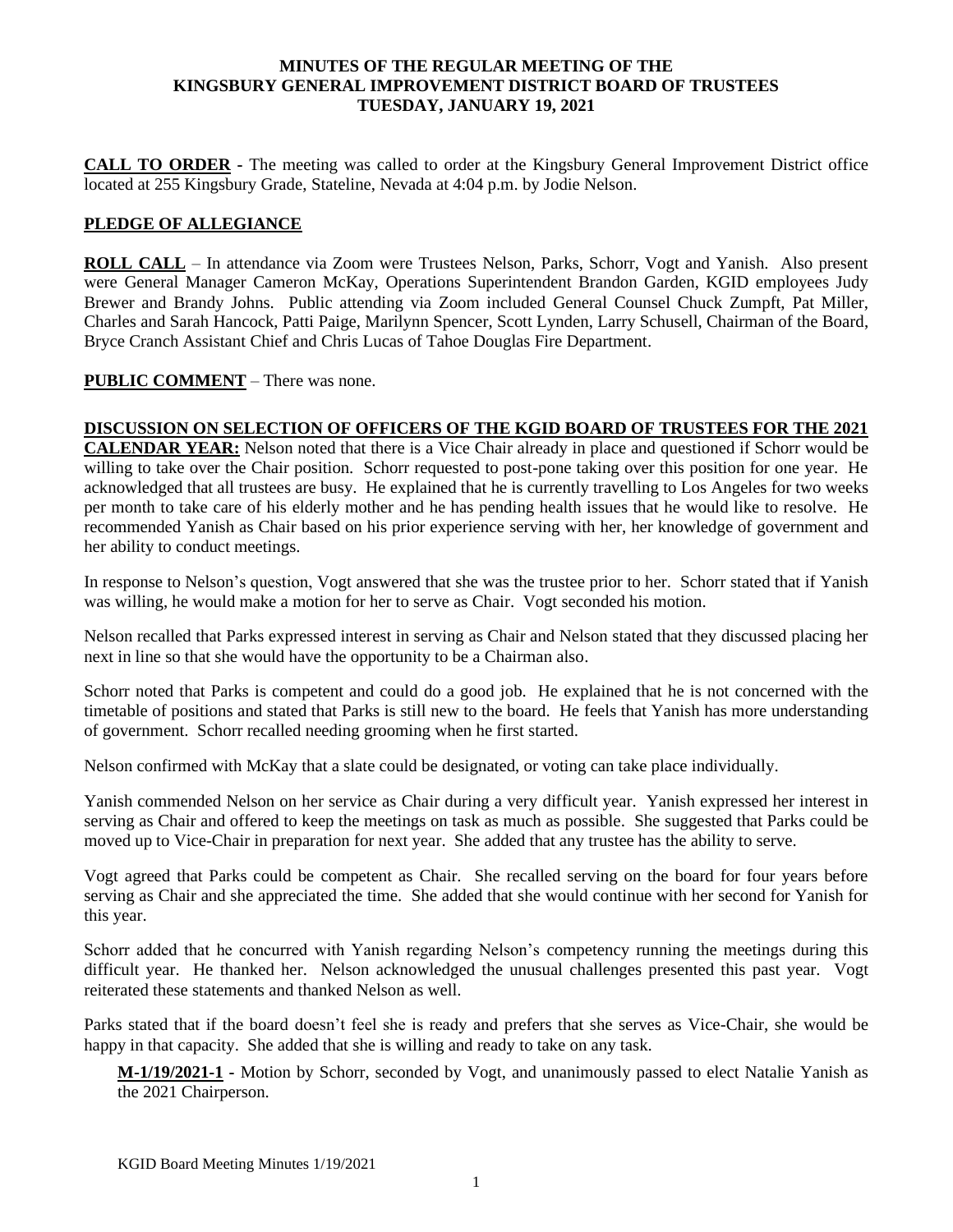Nelson motioned to elect Sandra Parks as the Vice Chair and Darya Vogt as Secretary/Treasurer.

Vogt questioned Schorr's interest in serving as Vice-Chair so that he may possibly move up the following year. He explained that he doesn't feel the positions are based on the prior positions. He hopes that in a year from now he will be free of these personal issues and able to serve. He added that Parks could also serve as Chair next year and he is willing to serve in any other position.

Nelson noted the motion on the table and offered for a second or for the motion to die. Parks seconded the motion.

Yanish confirmed with Vogt that she is willing to accept the Secretary/Treasurer position. Schorr requested the motion be repeated and Nelson restated the motion.

Nelson offered for any public comment; there was none. She offered for further board discussion; there was none.

**M-1/19/2021-2** - Motion by Nelson, seconded by Parks, and unanimously passed to elect Sandra Parks as the 2021 Vice – Chairperson and Darya Vogt as Secretary/Treasurer.

Nelson transferred the meeting to Yanish to continue. Yanish thanked the board for their confidence.

**APPROVAL OF AGENDA** – There was no public comment or board discussion.

**M-1/19/2021-3 -** Motion by Vogt, seconded by Nelson, and unanimously passed to approve the Agenda.

**APPROVAL OF MINUTES** – Yanish stated that she did not have a copy in the drop box and obtained a copy before the meeting for review. The other trustees confirmed receipt of the minutes and Nelson noted she received two.

Nelson requested a change to Page 16, Paragraph 3 to include "this type of meeting as it was a discussion of employment contract". She clarified it was not her intention to state that it was unfortunate that meetings are public. McKay recalled the discussion was in regard to the hiring of a new manager and questions had to be public. Nelson confirmed with Amy that this change could be made. Yanish offered for any other changes.

Vogt clarified her intention on the top of Page 6 and requested the sentence be corrected to read: "Vogt noted that she supports Nelson's need to attend a meeting at the office and to separate with a mask on due to her particular challenges at home while on Zoom". On Page 10, Paragraph 4, she requested that "affects" be inserted to the sentence as follows: "A customer at the top of Kingsbury may react to a reduction of \$10-30K which results in a reduction of income and affects their rates". On Page 12, Paragraph 3, she requested the word balance be changed to benefit, as follows: "Vogt referenced a conversation with a neighbor who stated that the benefit to the neighborhood should be considered against KGID's position".

Yanish offered for any other changes to the minutes. Nelson reminded Yanish to offer for public comment. Yanish confirmed that we are still discussing changes and a possible motion. She confirmed that Nelson had one change, Vogt had three, and Amy understood those changes. Yanish offered for further comment from the trustees; there was none. Yanish offered for public comment.

Hancock requested review of his questions and statements Page 17, Paragraph 5. He stated that he had asked McKay if he was promoted within or brought in from the outside. Nelson questioned if another sentence needed to be added, noting that the next sentence states "In response to Hancock's question". McKay suggested that the changes be reviewed and brought back for review. Nelson agreed.

Yanish noted that there was a motion and second and suggested a vote. Vogt requested to withdraw her motion to review at the next meeting.

## **NO ACTION TOOK PLACE ON THE FOLLOWING ITEMS:**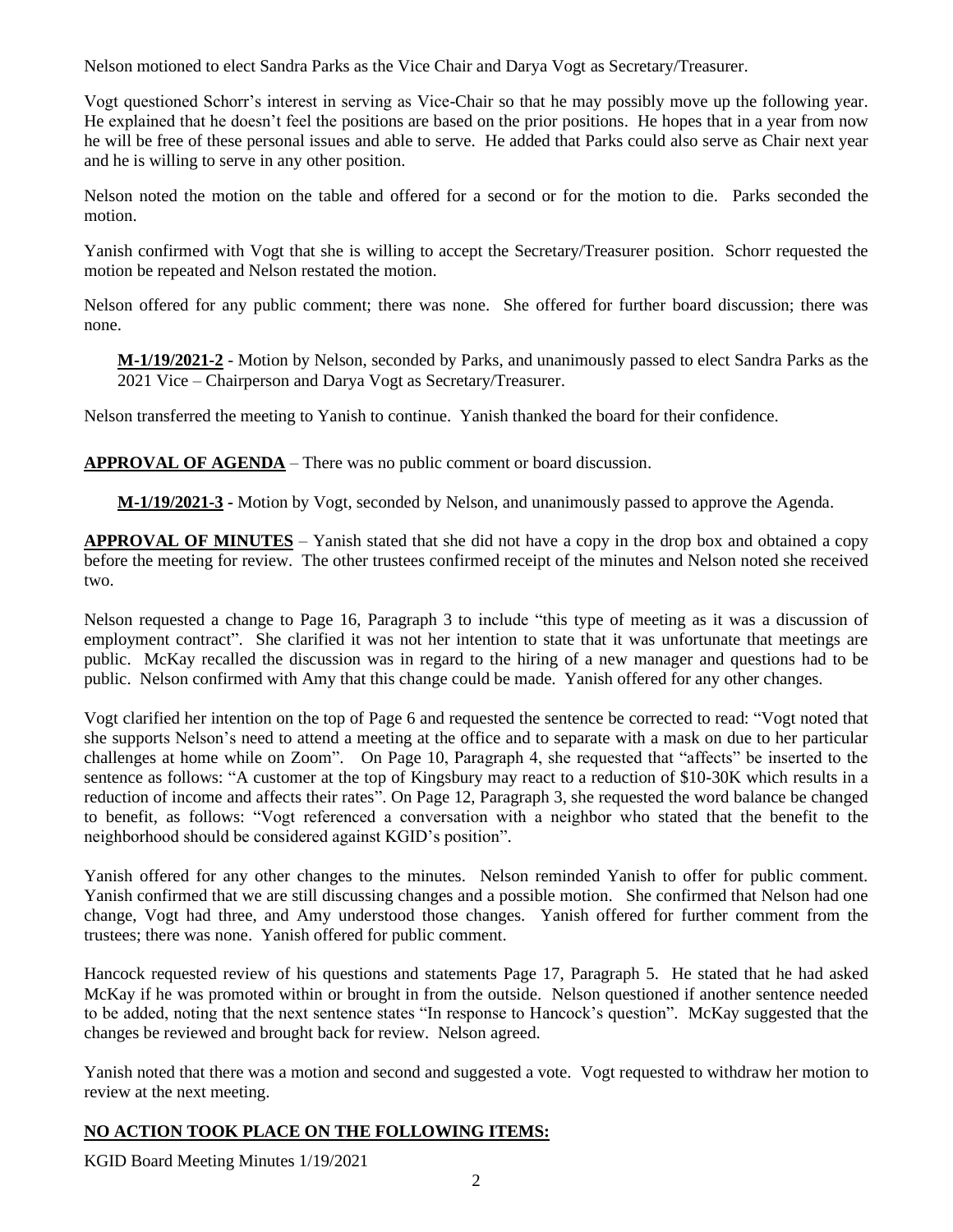**BOARD REPORTS** – Yanish stated that the Nevada League of Cities and Municipalities recently discussed BDR's (Bill Draft Requests) regarding what happens when lobbying isn't in person. They have meetings for the Chair or Mayor for each of the municipalities as members. She will notify them of her service at their next meeting. There were no other board reports.

# **STAFF REPORTS**

**GENERAL MANAGER'S REPORT** – McKay stated that BDR's take up lots of time at this time of year to make sure that there aren't any that will affect water or sewer systems.

Nelson questioned correspondence regarding Summit Village and requested an analysis.

McKay explained the original request from Summit Village was regarding the maintenance of the retaining walls in their HOA. Due to lack of documentation in the office, including contracts or drawings, etc., he was under the assumption KGID was not responsible for the maintenance or repair. The emails included Douglas County who located the original contracts signed in the 1980's and 1990's. McKay and Zumpft have been reviewing them along with the drawings, that were sent one or two pages at a time. He explained that this may change the maintenance of the retaining walls moving forward and he and Garden are reviewing this information and a budget and program may need to be implemented for next year. He added that they can't do anything until they hear back from Zumpft, and get budgets set. He added that they can't do anything this year with winter and the current budget. He stated that he is pleased to have the documents in file.

Nelson questioned if this is specific to Summit Village retaining walls. McKay explained that historic documents for Tahoe Village were not accepted by KGID. This has to be reviewed legally. He speculated that Tahoe Village is on their own, but Summit Village must be reviewed. Nelson thanked McKay.

Parks noted that McKay attended a PoolPac round table and he intends to mandate the Covid vaccine. McKay explained that based on legal opinions, the union and PoolPac, he can mandate it, although they don't recommend it. They suggested he strongly recommend it. The legal opinion for Local 39 came from Texas to Nevada and the union attorneys in Nevada agreed because of OSHA regulations regarding protecting the work force, they can mandate the vaccine. Parks questioned what happens if they refuse, McKay explained that mitigation efforts would have to be taken likely PPE and other precautions, to be reviewed by the union.

Nelson questioned who this would affect, and McKay explained it would affect all of the staff and crew. Nelson questioned if the Trustees would be included. McKay offered to look into it and Nelson expressed her desire to not be included in a mandated vaccine by KGID. McKay confirmed he wouldn't seek the mandate for the board, and he was offering to include the board in the vaccine, when offered. Nelson requested clarification regarding the wording for employees. McKay stated that he was going to strongly recommend the vaccine with PPE to be considered for those not vaccinated. He added that even after vaccination, masks will be required.

Nelson questioned if this will be in memo or terms of contract and McKay confirmed this will be via memo that KGID strongly recommends the vaccine. He confirmed that a memo has already been sent out stating this. He added that leadership will be demonstrating support by getting the vaccine. They hope others will follow.

Schorr questioned if there was any update in the Ponderosa Park HOA. McKay requested an update from the attorney twice. He stated that the million-dollar capital forgiveness portion will not be available again until after October 1, 2021. It will drop to \$500K and likely no work will commence for some time.

Schorr stated that substantial work has been performed by the office and counsel. He questioned if the billings have been provided for legal fees for work performed. McKay confirmed that they have not billed the park as they have not agreed to the agreement.

Nelson questioned if they are not pursuing this due to the limit of \$1M. McKay stated he hasn't had any communication and questioned if the amount or contract were issues. He has not received any information or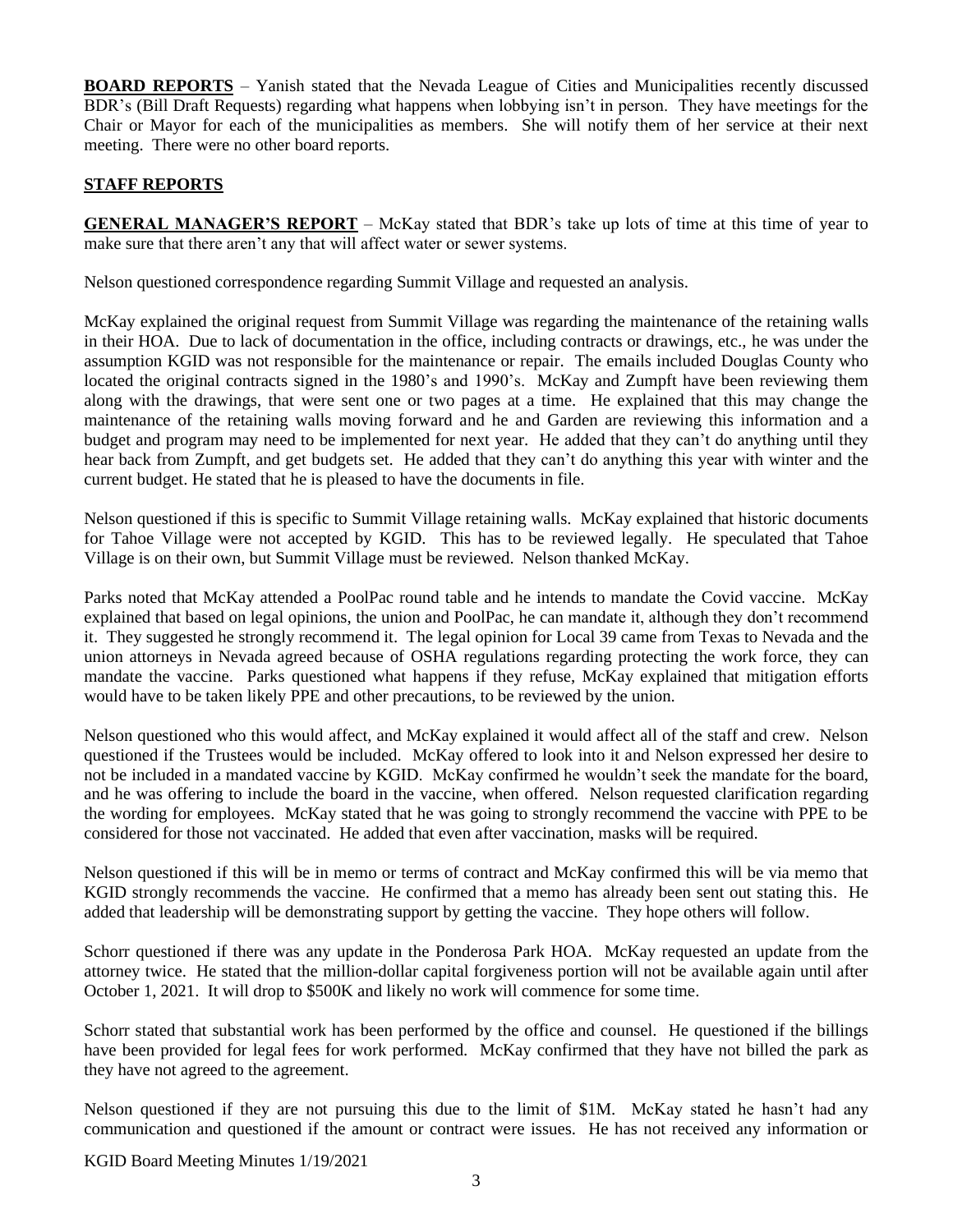updates from the attorneys or park. Parks confirmed it will have to come back to KGID. McKay explained that the request would be resubmitted to KGID, and if the agreement is signed, the legal expenses could be requested from the fund.

Schorr questioned Zumpft if he had any response from their attorney Donna Zanetti regarding the contract. Zumpft confirmed there has been no confirmation received from them.

Vogt confirmed that expenses to KGID include Zumpft's time. McKay added that some staff time was also expended. Zumpft's time was more for review of documents.

Schorr suggested forwarding the billing to HOA for time even though there is no contract. He did not have any suggestions if they choose not to pay. McKay offered to do so and report back. Nelson questioned how much time and McKay or Zumpft could not report off hand. McKay offered to review prior invoices for a total.

Yanish questioned if we have done this in the past. She noted that we would only request reimbursement for costs if it came to fruition. She questioned if it would be enforceable to request them to pay the bill. She acknowledged Schorr's statements that this was inferred but she questioned legal counsel.

Zumpft explained that it would be a stretch because there is no written agreement, and they have not received any benefit from our work yet. He confirmed it would be a tough cause of action to pursue and supports Schorr's recommendation to provide them with an invoice as the costs were incurred on their behalf. He does not recommend to formerly pursue them. McKay offered to collect the costs and return the item to the meeting as an action item. Schorr stated that an action item is not needed and feels the costs incurred should be forwarded to the HOA. He argued that the benefit received is the contract and work performed should be paid for. Parks agreed that the invoice should be sent and if not paid, the bill will be due again next October. She feels this would be appropriate notice of the amounts due. Nelson and Vogt agreed.

Yanish confirmed with Zumpft that the board's request is sufficient for this request and it does not need to be agendized. She confirmed with McKay that he has appropriate direction.

Schorr questioned the Personnel Policy update, noting this ongoing concern. McKay explained that they are rewriting the policy and it affects everyone. Nelson confirmed this is for the same policy work performed last year. McKay explained that she tried to pair down the policy from 80-100 pages to 40-50, and PoolPac's recommendations were not included. He is working with PoolPac to make sure that all of the new recommendations are included for 15 and less employees. He stated that three policies are being combined.

Nelson recalled that Campos thought the policy was negative towards KGID and some information should be excluded. Zumpft confirmed the policy was too generous. Nelson suggested getting this revised and suggested providing her policy for review. McKay noted the board was provided with Campos' version and offered to resend this agreement. McKay explained that this project is extensive and would take time without distractions. He added that he and Judy intend to bring the documents for review shortly.

Vogt stated that it is critical to complete this, noting the hours spent to create this policy. She stated it is important to have a board member be involved to keep this moving. She would like to avoid problems similar to those this year, noting extensive legal fees related to these issues. McKay agreed to provide the policy as soon as possible.

Yanish questioned if Vogt is proposing a sub-committee. She questioned if McKay feels that would be helpful or if he is far enough along. McKay stated that the policy should be done in house and by a manager, per PoolPac's recommendations.

Nelson confirmed that the policy prepared by Campos was inadequate. McKay answered that there were too many gaps that didn't protect KGID. McKay stated that working with her again would be an extra cost, not included in her flat rate. Nelson stated that she would love to read the revisions and McKay offered to resend it.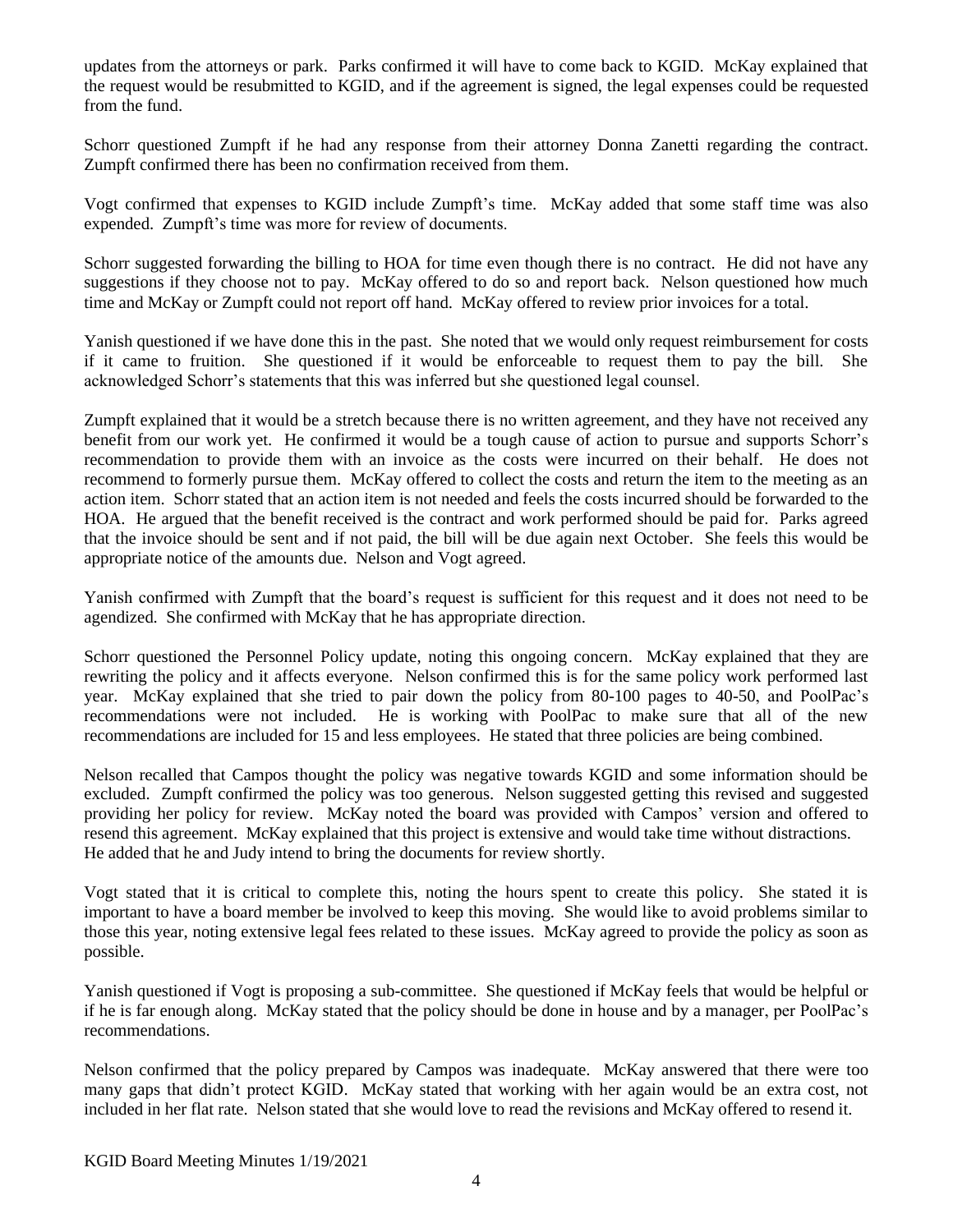In response to Parks' question, McKay confirmed that the policy was received in April/May after follow-up with Campos. Parks stated it has been plenty of time. Vogt confirmed with McKay that Campos paired down the agreement too much. She stated that Campos was experienced in employee issues and was adamant about striking provisions from the policy.

McKay stated that the old policy was set up for an organization that had more than 50 personnel and because we have less, it wasn't needed. Nelson recalled that Campos was making these changes to the very old policy and McKay concurred.

Yanish summarized that Campos took the old policy, made it more concise by removing items and questioned if McKay feels more description is needed. McKay explained more description is needed for the protection of KGID. In response to her question, McKay estimated the policy would be presented to the board in March.

Yanish offered for any other questions; there were none.

**ACCOUNTANT REPORT** – Vogt questioned Brandy Johns with how comfortable she is creating the budget, noting Runtzel's prior competency. Johns stated that she feels confident, but assistance will be needed from McKay and Garden to complete the budget. Vogt noted that a new General Manager will be in the position and questioned their understanding and potential input. Johns stated that she is to assist the General Manager to prepare the budget. The Operations Superintendent's input regarding project information is also needed.

McKay explained that the budget has always been a collaborative effort in this office. Vogt restated her concerns regarding a potential new General Manager and questioned the necessity of their understanding. She suggested including this in the screening process.

McKay stated that he has full confidence that with John's assistance a tight budget will be prepared for the board on time.

Parks noted Runtzel's expertise and added that it is a learning curve for Johns, noting she should be able to catch up when she can.

Nelson noted the statements are through September, and not October or November, as promised at the last meeting. Johns stated that October cash position and revenue reports were included, but Nelson replied it wasn't provided. Johns confirmed that October and November reports are almost complete and explained that the realtor reports for utility payments are two months behind, causing delays for her input.

Nelson suggested requesting the reports by the 15<sup>th</sup> of each month from the property management company. Johns explained that November statements include utilities paid in September, building repairs including garbage are for October. Nelson questioned how those are addressed and Brandy explained she makes journal entries coded to 160 Pineridge, Fund 70 Management Fees, Misc. Expenditures. Fund 80 is Kingsbury.

McKay confirmed he has October statements are included behind September, Parks and Yanish agreed. Nelson located the reports in her packet. Nelson stated her questions are regarding the September reports.

Nelson questioned \$30K in Ad Velorem taxes above budget in September. Johns offered to review this item for accuracy. Nelson offered for Brandy to note questions and report back later. Yanish agreed that Ad Velorem shouldn't change drastically.

She questioned Misc. Revenue/Other Revenue of \$42,275 YTD, as budgeted is \$5,250. Nelson restated that she could get back to her with these answers.

Nelson questioned Payroll Expenses offset account for car allowance expense. She questioned if this includes personal mileage for Garden and McKay, and Johns confirmed. She noted it is lower than budget and Johns explained that they have been working from home on some days reducing vehicle use. The budget is based on actual use of the prior year as prepared by Runtzel. Johns confirmed the current timesheet indicates days at the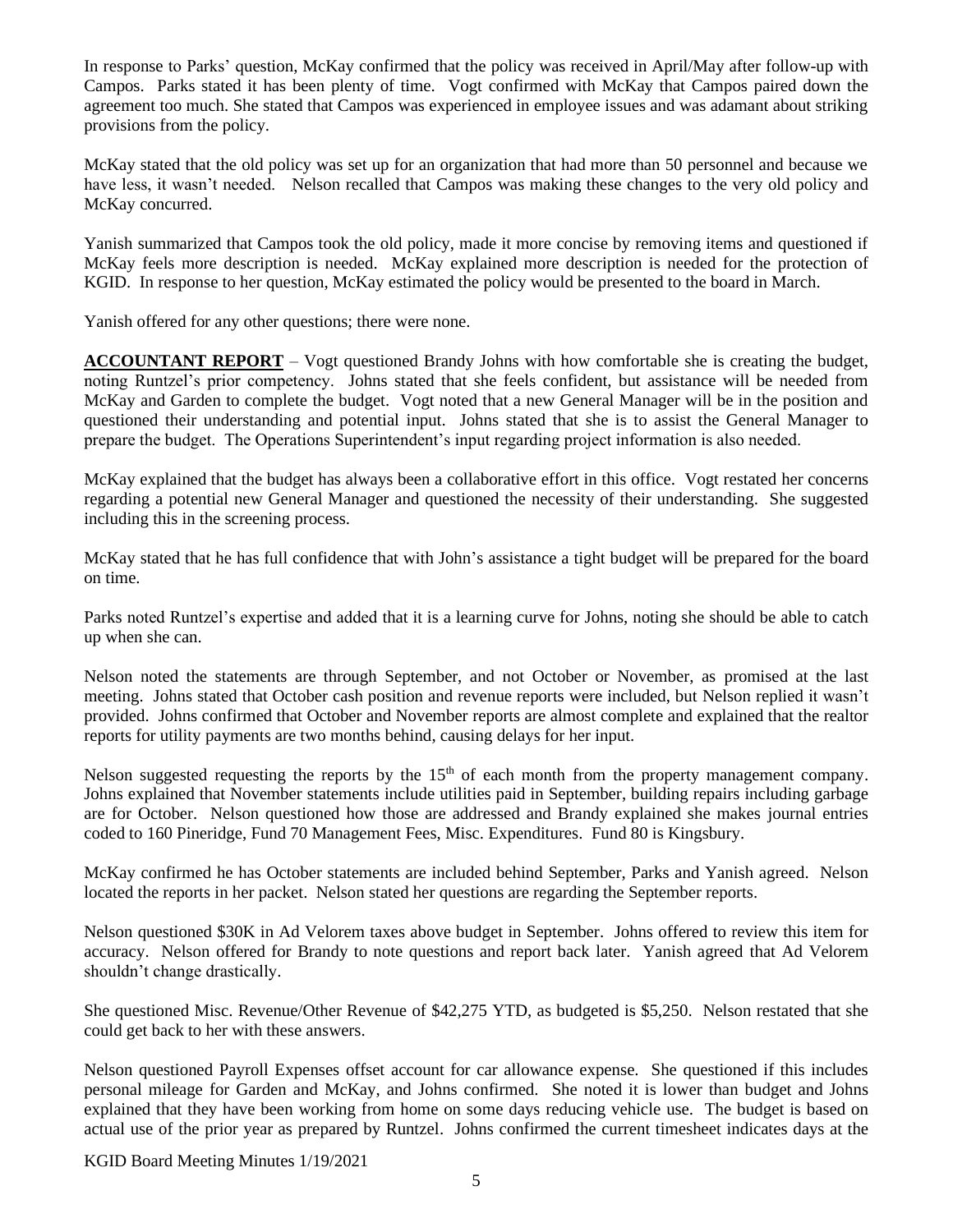office and she calculates actual miles. McKay explained that personal vehicles are used if personal errands are made after work. Johns indicated this is noted on the timesheet.

Nelson offered for Johns to report back on her questions. Yanish thanked Nelson for the accounting questions and she offered for any other questions.

Yanish referenced the rental income spreadsheet and questioned if some tenants have moved out. McKay deferred to Judy Brewer. Brewer explained that Black Tie Ski Rentals asked if they could make payments due to the slow season. There is no income for January and McKay added that the realtor is working with them. Brewer confirmed the report reflects tenant payments. There were no other questions.

# **UTILITY OPERATIONS SUPERINTENDENT'S REPORT** – Yanish offered for any questions.

Schorr requested an update on the water loss report. Garden explained that the column on the left is finished water read from a meter leaving the treatment plant and the two columns on the right are for raw water entering the plant before it is treated. When the plant original went online, there was a problem with the vault where the freshwater meter is housed as it was flooded, causing issues to that meter. They speculate there were problems with the programming when this occurred. The raw water meter reads are more accurate than fresh water which he feels is a better representation of the district. There are leaks which are dealt with immediately upon surfacing. He added that may leaks don't tend to soak into the ground due to our geography. He feels the raw water figures are a better basis than fresh water. He noted the Edgewood intertie included in the columns for Edgewood water and Dorla court water supplied that is purchased from RHGID sold to the customers there. We take into account water that we receive, make, and sell to generate this report.

Schorr requested his comments regarding water loss. Garden stated based on raw water we are in good shape, as a tight system based on most standards is considered good at 10% or below. Based on average data for 2020, we are at a loss of 2% water loss for raw water and 12% for finish water. An average is still below national standards.

Parks appreciated his report and questioned if the road crew report is too detailed adding that she doesn't feel information regarding every sign or post is necessary. She offered for the other board members to comment. Garden explained that the report is prepared by the road supervisor to detail work performed. He added that he does not prepare the report and forwards the information to trustees. The report documents their daily activity.

Vogt questioned Page 5 regarding the Kahle Drive Stakeholders meeting that has no signs of starting. She recalled previous energy pertaining to this project noted that the road is in poor condition. She questioned when it will it be fixed. Garden stated that the project isn't necessarily tabled, and they are looking or federal funding for infrastructure. He added the utilities will have to pick up some of the expenses to upgrade and supply new infrastructure. He recalled the Kahle Drive estimate provided by the engineers is very low and it was determined in the last meeting that the costs may be higher than expected. There are no funds in the bank, and it is high on the list because of the road condition, but KGID cannot assist another GID for lack of maintaining their roads. NDOT is reviewing upgrades to the intersection that may commence prior to Kahle Drive reconstruction. There will be another meeting in February, and he will report back in March regarding progression of the project.

There were no other questions.

**ADMINISTRATIVE AND HUMAN RESOURCES REPORT** – Schorr referenced the column noted January 21 and questioned non-payment of rent. Johns explained that as of January 10, 2021 it was zero, however, Davison has since paid for 1C & 1H. She will follow-up regarding Black Tie Rentals and Sierra Nevada at Pineridge. She explained that she doesn't receive prompt updates on the books.

Schorr questioned if the company we hired prepares the books and Johns confirmed they collect rents, enter data in their software and provide reports on the  $10<sup>th</sup>$  of each month.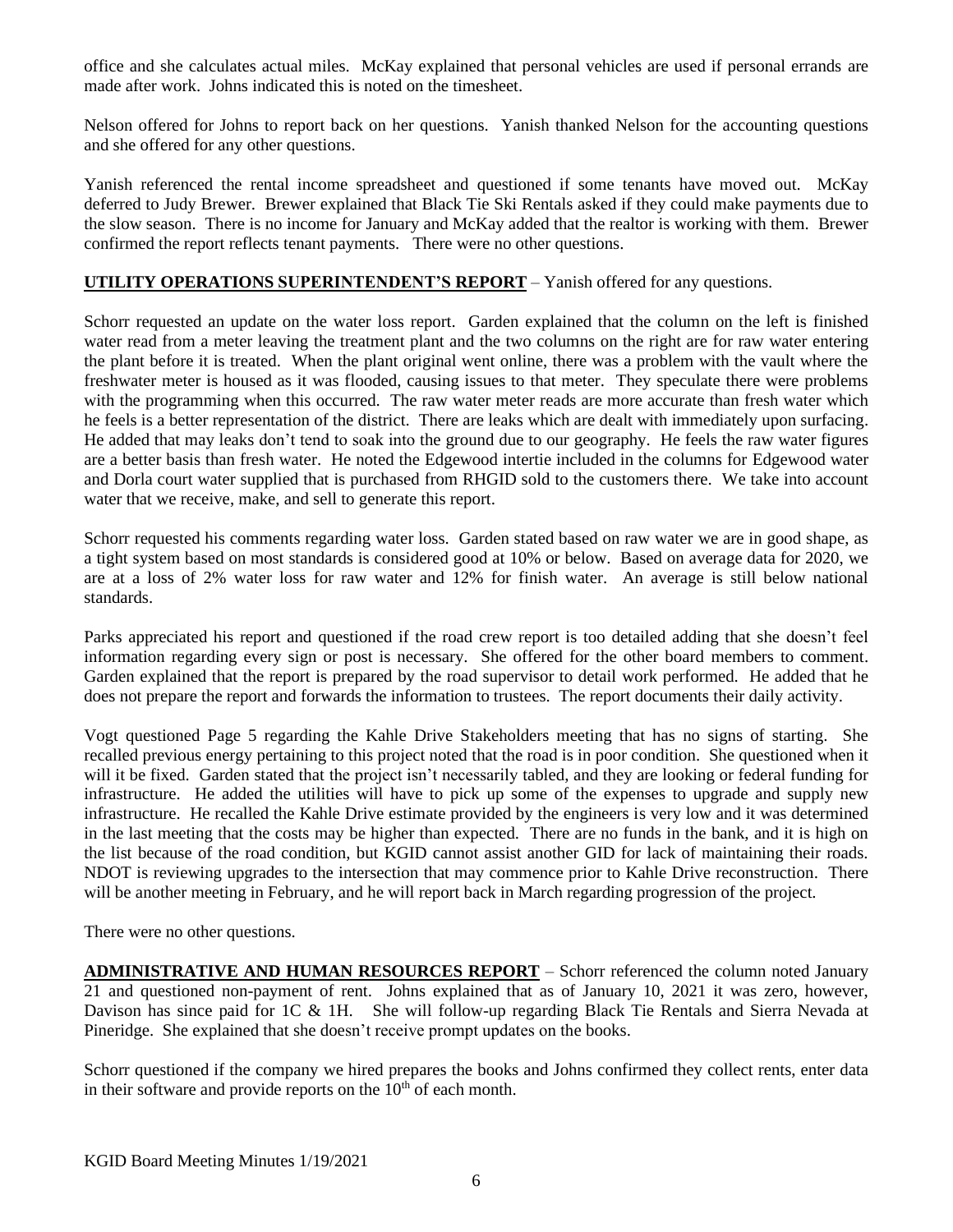Nelson questioned K2 upgrade in January. Brewer confirmed that there is an agreement to refurbish the units. She recalled they have three months' worth of upgrades must provide receipts demonstrating it exceeded or met the rent due. Nelson confirmed they are making improvements in lieu of rent. Nelson questioned the boards input as she felt they should be remodeling the buildings for KGID's occupancy. Brewer confirmed that KGID will be utilizing the Pineridge Building and not Kingsbury.

Nelson questioned McKay's intentions of placing office staff at Kingsbury. McKay explained that they haven't finalized everything; budgeting is needed for the architect design on both buildings for presentation to the board for approval. Nelson questioned if approval is needed for this amount, noting it shouldn't be postponed. McKay noted that there is a rental agreement at the current location for four more years. He explained there is plenty of time for design work, prices, and subsequent review of tenants in the buildings.

Nelson questioned the type of improvements being made. McKay explained that they had three months to make improvements in lieu of rent, adding this is standard for commercial. He stated that the type of improvements is unknown but will be documented by receipts. The improvements may be used by KGID in the future.

Yanish questioned if the management company is filing a notice of non-responsibility since the tenants are doing the improvements. McKay answered the management company should be doing this.

Parks questioned who approved these improvements. McKay explained that the management company provided the proposal to KGID for approval. He added that the rents were higher for this unit and the tenant improvements penciled out over the period of a year.

Yanish added that tenant improvements are commonly negotiated based on rent and who is doing the work. She stated that good tenants and income are the benefit. Parks questioned the type and quality of improvements and supervision of the work. Yanish stated that the contract or lease will state limits on improvements. She stated the importance of having a Notice of Non-responsibility to protect KGID from mechanic's liens, etc. This states that the tenants pay for improvements and vendors. She hopes the management company is handling this as part of our contract with them. She offered for additional questions.

Schorr requested an update on the insurance reimbursement for the ransomware attack. Brewer stated that she is working with the insurance company. They reported back that four additional invoices were needed totaling approximately \$2K and this information was provided before Christmas. Brewer followed up and they replied that they are still working on this. She offered to follow-up tomorrow and stated that most has been accounted for.

Schorr questioned her expectation of amount to be received. Brewer stated that all has been paid according to the insurance agent and \$1,417.50 additional is anticipated for reimbursement. Nelson requested a quick analysis of the expenses and reimbursement relating to this item be provided to the board.

Schorr questioned organizing personnel files. Brewer explained that to be compliant with laws, the personnel files have to be compiled into five or six files and categories to make sure that employee access is correct. There are old personnel files that need to be purged. She is reviewing these items for retention requirements.

Yanish offered for any other questions on the reports; there were none.

**ATTORNEY'S REPORT** – Zumpft noted there is nothing to add to his report, noting current work on the retaining wall for Summit Village.

**CORRESPONDENCE** – Yanish confirmed there was no correspondence. McKay noted that Summit Village emails were provided with his report and there was an email for kudos on Jack Circle regarding snow removal process to date. Yanish thanked the crew for being recognized by the public.

**ENGINEER'S REPORT** – Van Dyne offered to answer any questions. He noted he is working with a private developer for the Chalet at Summit Village. He is meeting with Garden tomorrow for an update on GIS progress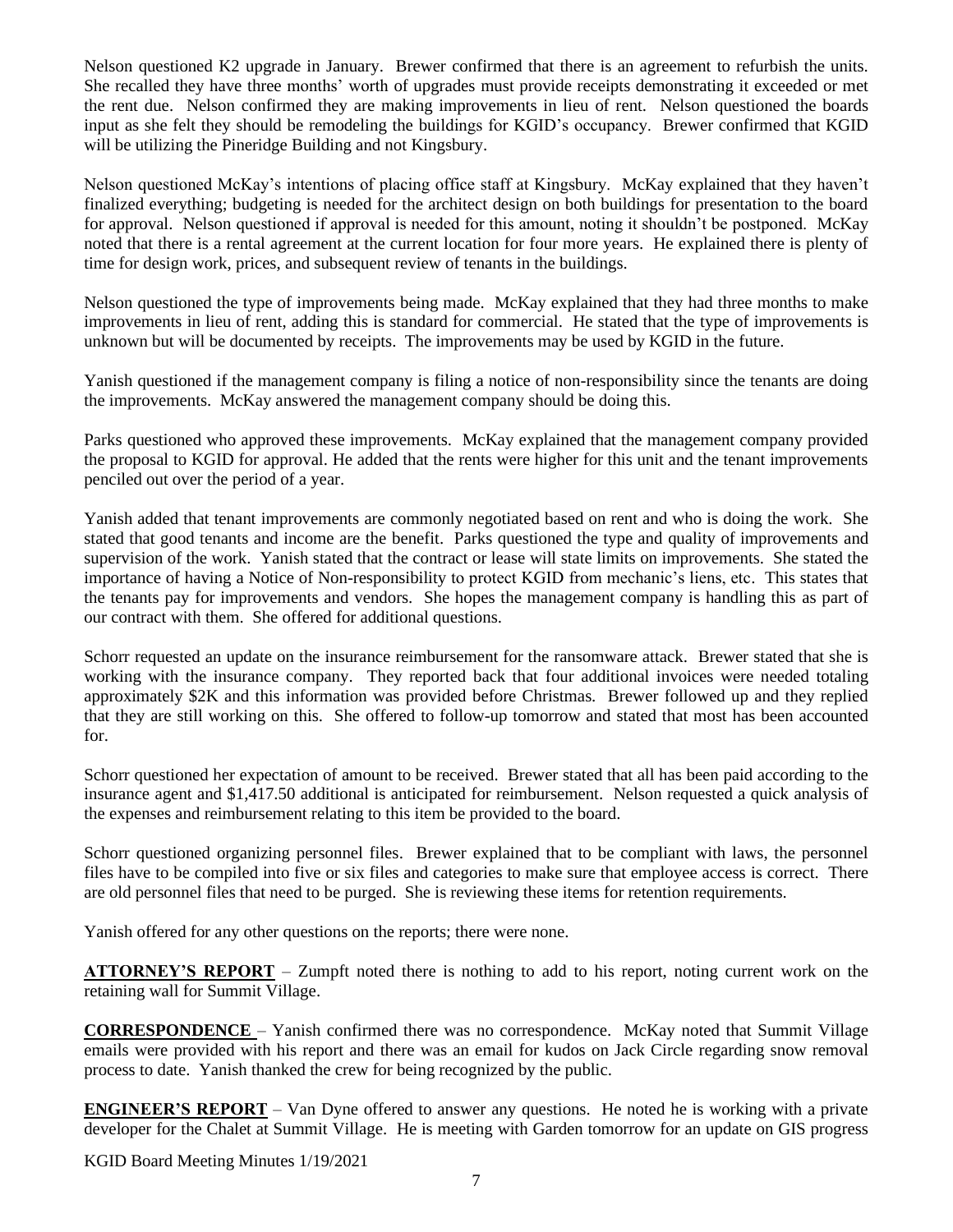and high priorities for finishing out this fiscal year's efforts. They received the chlorine generation unit drawings from manufacturer to submit the plans to NDEP tomorrow or Thursday. Upon approval, they will replace the unit. He is also working with Garden on design for the Sunflower water and road replacement project. Yanish offered for any questions.

**APPROVAL OF CONSENT CALENDAR** – Nelson requested to pull the List of Claims. She questioned check #59042 to Digital Technology Solutions for monthly network service monitoring of \$1,600 and questioned if this is a new contract. McKay replied this includes the phone service including VOIP. Nelson questioned a breakdown of this cost. McKay explained that in addition to phone bills, it includes computer protection within the office, IT work, and VOIP of \$300. In response to Nelson's question, McKay explained that \$1,300 is contract amount per month including upgrades, etc. Nelson questioned the difference of expenses from when Ed Johns performed the work. McKay reminded the board that the ransomware entered through an open port by Johns. Nelson corrected that this happened allegedly, and McKay replied that it was documented in the investigation. This new service is a guarantee that this will not happen again and there is a triple fire wall to protect our computers. McKay stated that the contract will be reviewed when due adding this was determined to be necessary after the first ransomware attack to protect our information.

Nelson requested a list of all monthly contracts, including Summit, Zumpft and others. Johns confirmed the IT contract expires April 30, 2020. Nelson questioned if this was approved and McKay speculated it was.

Yanish offered for additional questions; there were none. She offered for public comment; there was none.

**M-1/19/2021-3 -** Motion by Nelson, seconded by Parks, and unanimously passed to approve the Consent Calendar Item A: List of Claims in the amount of \$425,810.22 as represented by check numbers 59729 through 59836.

There was a 10-minute recess. Chris Lucas joined the meeting.

## **UNFINISHED BUSINESS**

#### **NEW BUSINESS**

**DISCUSSION ON REQUEST FROM TAHOE DOUGLAS FIRE PROTECTION DISTRICT FOR KINGSBURY GENERAL IMPROVEMENT DISTRICT TO ADDRESS EXHAUST FUMES FROM KGID'S STANDBY GENERATOR AT STATION 7 ENTERING TAHOE DOUGLAS FIRE PROTECTION DISTRICT STATION 21 (702 KINGSBURY GRADE):** Garden reported in writing*: Tahoe Douglas Fire Protection District (TDFPD) has requested that the following information be brought forward for discussion.*

*In June of 2019 TDF contacted me regarding diesel fumes entering their station when the standby generator was in use. This came about after KGID experienced an equipment failure on the main breaker for Station 7 resulting in the standby generator running for approximately 40 hours. At this time staff evaluated possible solutions to the issue.*

*Staff came up with two options.*

*1. Relocated the generator to the east side of the building to get the generator closer to S.R. 207 and closer to the predominant wind path to allow the fumes to bypass TDFPD Station 21.*

*2. Re-route the current exhaust configuration to the east side of the building.*

*Option 1 was evaluated and a preliminary rough cost estimate for all work involved to relocate the generator was \$12,000.00; \$10,000.00 for electrical costs to remove current wiring, install new conduit, and re-wire once moved and \$2,000.00 for crane fees to move the generator from its current location to the new location. Due to the location of the generator the only way to move it is with a crane. Staff did not feel this option was a viable solution as it would not guarantee to solve the problem and the costs for this work was not budgeted.*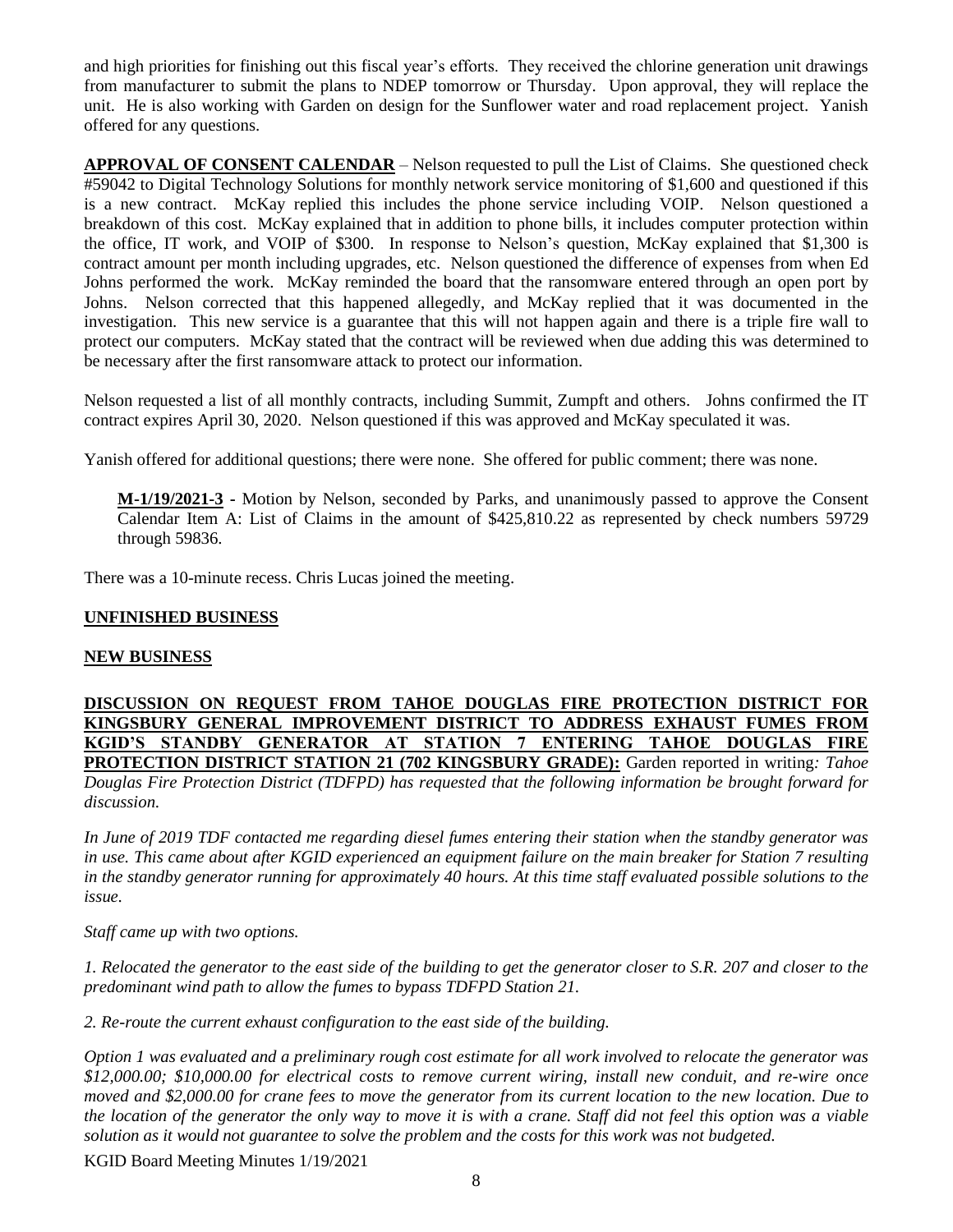*Option 2 was evaluated by leaving the generator in its current location and rerouting the exhaust around the back/north side of Station 7 to the east side of the station. Cashman Equipment assisted with this option and had their engineer team review the option. They found that the length the exhaust would need to go to outlet in an area that would possibly get it closer to S.R. 207 was too great of a distance and would create too much backpressure on the generator engine to operate properly.*

*When it was determined that neither option was a permanent solution I started to look into other alternatives. This work was done as time allowed as nothing was budgeted for and nothing could be done immediately without Trustee approval and the proper allocation of funds.*

*In a phone call with personnel of TDFPD in October of 2020 this person stated they would like something done with the exhaust fumes immediately. I discussed our previous evaluations of possible solutions and that it was still being evaluated for a solution. At this time, they stated that a member of their organization had been diagnosed*  with cancer and that they were stationed at Station 21. This led me to wonder if they were hinting to the fact that *the said individual's diagnosis would be blamed on the exhaust from the generator at Station 7.*

Garden explained that they were contacted by Tahoe Douglas in June 2019 regarding the exhaust fumes. This came about after major power outage at Station 7 when the generator ran for 40 hours. The power issue was resolved, and the schedule resumed of exercising the generator every other week during business hours. After the initial complaint was received, they researched options to address it. The two options provided in the packet are extensive at cost with no guarantee to resolve the issue. He was contacted again in October 2020 with information regarding a product they use on their personal generators, an exhaust scrubber to reduce carcinogens. Garden provided this to legal counsel for review and those emails were provided including those from the Assistant Chief and the Fire Chief. Legal counsel has opinions regarding this, and we want to be good neighbors, but we are zoned to have a generator on our property. He confirmed the costs for the exhaust scrubber to be under \$2,877 plus estimated shipping of \$100. Garden offered for the Tahoe Douglas Fire Representatives to speak and Zumpft to comment.

Vogt noted the schedule for maintenance. She also noted that the generator can run for 40 hours straight during a power failure. She questioned how often this break could occur. Garden confirmed that a break is very infrequent. The prior panel was installed in the 1960's and equipment has been recently upgraded. The lifespan of the new breaker is 15-20 years, and they don't foresee any issues. We have since stopped exercising generator every two weeks and if they run the generator, they will run it during the day and notify the fire department in advance. It has been disabled it since October, including automatic functions. If they utilize the generator, they will do in a coordinated effort until this issue is resolved.

Parks questioned the manufacturer's recommendation for testing and maintenance. Garden replied they would like to it to run under a full power load once per year and once per month at 30-60 minutes.

Yanish offered for the Tahoe Douglas Fire representatives to speak, noting retired Chief Scott Baker was present. Larry Schusell announced his presence along with Bryce Cranch Tahoe Douglas Fire Assistant Chief. Cranch thanked the board and offered to elaborate.

Schusell stated he is a resident of 367 Terrace View Drive and the Chairman of the Board of Trustees for the Fire District. He thanked the board and stated that January is Firefighter Cancer Awareness month. Firefighters develop cancer at a much higher rate than the general public and their health is always a concern. He explained that a Fire Station is a residential unit as they reside there 24 hours per day. Firefighters are unique in many ways and they regard their Fire Fighters as family; they eat together, sleep together, and work together. Their priority is to keep their families safe. If it were a family of five, with three children living next to the generator, he speculated this would be handled with more urgency noting the timing of their request. The issue is with fumes coming into the station that you can smell and is unhealthy. He questioned if KGID would expect their family to pay half or all the mitigation when they have no control over it. He agreed that we all want to be good neighbors and will continue to work together. Safety is their main priority, as he hopes is KGID's. He hopes KGID will do the right thing. Yanish thanked him for his service on their board and KGID.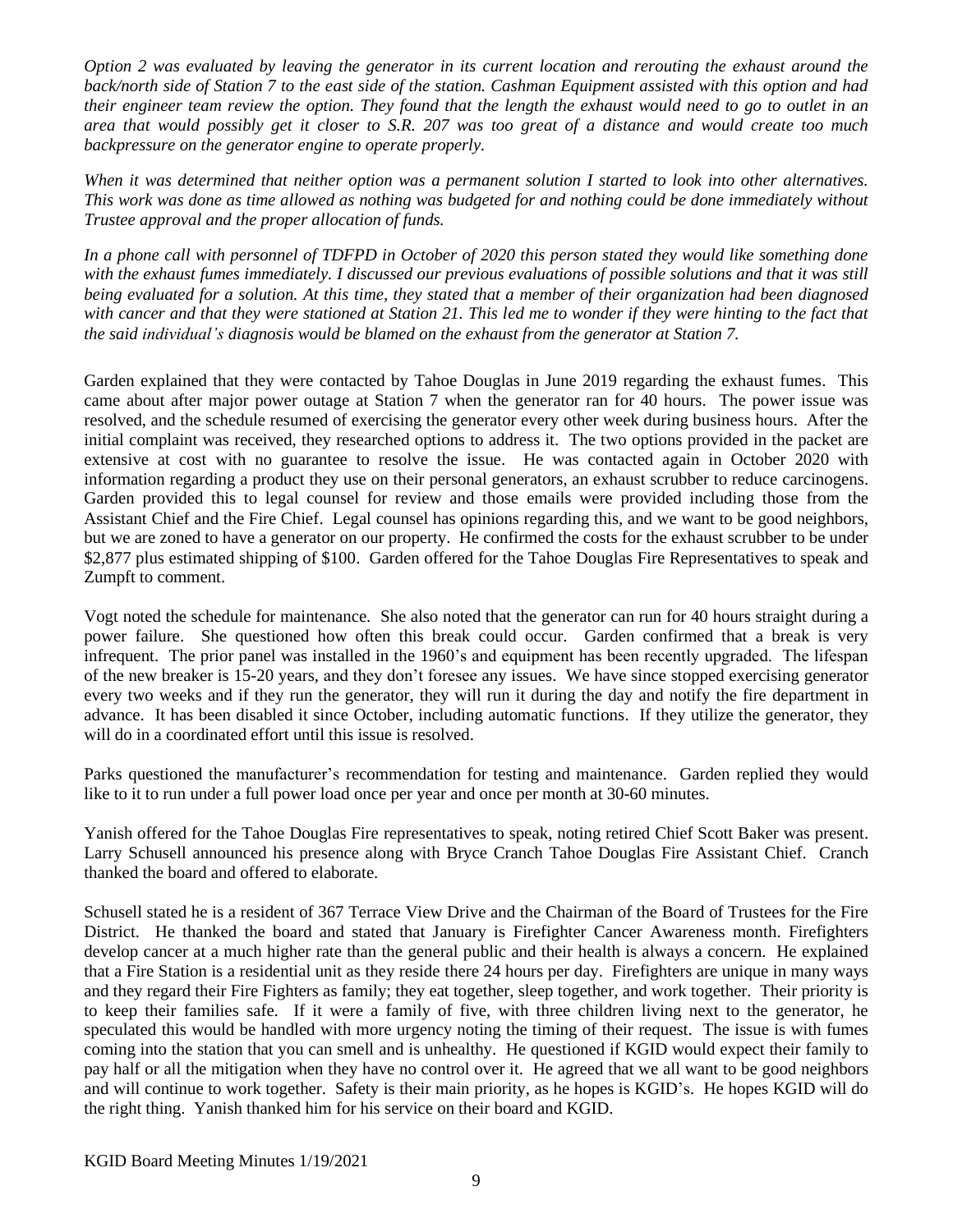Cranch reiterated Schussel's statements. He stated that he has been a firefighter for over 17 years and has worked at that station quite a bit. He explained that this happens whenever there is a power failure, and the generator is used. Quite noxious fumes come into the station making it difficult to maintain operation without being exposed. Initially they thought it was their own backup generator and incurred an expensive back up repair and modifications. The readings indicate toxic diesel fumes coming from the generator at Station 7. Geographically, the black exhaust is moving into the area behind the station and seeping into the station. This doesn't happen when it runs and happens within 5-10 minutes of operations. The fumes are not only toxic in the air, but leave soot particles that settles on beading, countertops, carpet, and furniture. This is a compounding hazardous issue. He thanked Garden and McKay for their sensitivity and reducing the use of the generator, by reducing the testing. He feels the fix is a catalytic system to filter the particles and soot to make the air safe. He added that it is good news that it is fixable and not wildly expensive. They appreciate the relationship with KGID, and time personnel has devoted to the issue. He added that the problem is very noticeable. Yanish thanked him for attending and information provided. She offered for any questions from the board.

Vogt questioned the effectiveness of the scrubber. Garden stated that his research and discussion with Cashman who services the units indicate they are great units for solving the problem versus other options.

Nelson stated that it was regretful that it took so long to come to a solution, and she is thankful for the feasible resolution. She made a motion for the recommendation action.

Parks noted that the board packet includes 15 pages of diagrams in color which is a significant waste of money. She requested that the funds not be wasted on printing in color for 15 board packets. Yanish offered for any other questions.

Yanish questioned if there are any other generators located in close proximity to other residents or customers. Garden confirmed that all generators are within residential areas, but this is the only one with this type of complaint. Garden speculated that it is because it is only separated by 52 feet and the wind path and the building sits in a bowl for the fumes to collect in that area of their building. Yanish questioned if the generator could be relocated when it is replaced. Garden explained it is possible and the engineers researched moving the generator, but the exhaust scrubber appears to be a better fiscal option with a better guarantee of action.

Yanish offered for any other questions from the trustees or public comment. There was none.

Vogt stated that she agrees for the health of the firefighters. She added that if the amount was higher, she may consider cost sharing, but this is a reasonable amount of money for a good cause.

Yanish confirmed there was no public or additional comments. She thanked them for their attendance. Cranch thanked the board. Schusell explained that the name Scott Baker referenced is actually Scott Lynden, the new Chief. Yanish welcomed him and they exited the meeting.

**M-1/19/2021-4** - Motion by Nelson, seconded by Vogt, and unanimously passed to proceed with unbudgeted purchase of exhaust scrubber for \$2,877.00 plus shipping of approximately \$100.00.

#### **DISCUSSION ON EXTENSION OF GENERAL MANAGER'S CONTRACT FOR ONE YEAR:** McKay

reported in writing: *I am asking for a 1-year extension of my contract with no changes to any of the language except for a 10% increase from the current wage of \$146,169.05. A 10% increase would put the wage more in line with DCLTSA and other GIDs in the area. The increase would take effect July 1st, 2021.*

Yanish noted a meeting on January 14, 2021 with Vogt and McKay regarding the succession planning. She offered for McKay to address this.

McKay stated that included is an extension of contract for one year and they could post-pone the search for a new manager to November 2021. He estimated 4-5 months to hire a manager and this would provide a three-month extension period for transition. McKay explained that the terms would include a 10% increase which represents an average including the Tahoe Douglas Sewer Authority.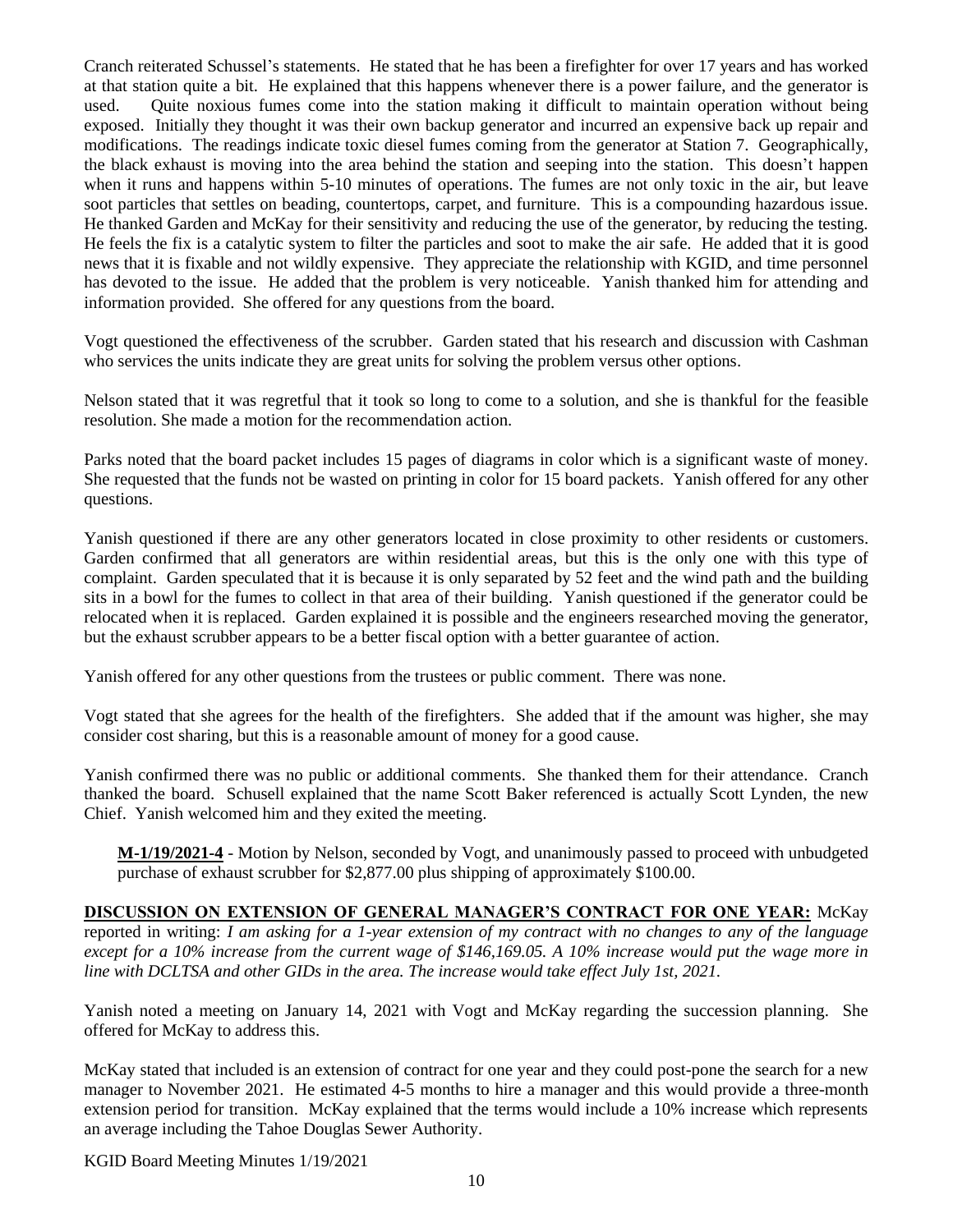Vogt stated that her parents have been ill, and one has recently passed. She stated that she is on the committee but doesn't feel she had adequate time to explore additional information. She has offered for another trustee to serve in her place as a committee member. She is not in total agreement of what was initially discussed regarding this agenda item. She prefers for McKay to overlap 1-3 months and this would have to be rushed based on the timeline of the replacement process. She apologized for being absent in mind over the past 6-7 weeks.

Parks questioned if she would like to be replaced on the committee. Vogt offered to stay on unless her personal situation deteriorates and becomes overwhelming. She can notify the board and is willing to stay on at this time. She noted that Yanish and McKay have accommodated her schedule. She questioned if her replacement would have to be voted in. Yanish answered that a subcommittee replacement would have to be an action. She commended Vogt's knowledge and previous negotiations regarding personnel issues. She added that she would like Vogt to continue but understands if she needs to be replaced.

Vogt noted that this topic is related to the sub-commission committee. She suggested reviewing these items individually. Nelson requested that Items 11 and 12 be considered together. Yanish requested guidance to proceed with the meeting. Schorr stated that he prefers to keep the agenda as is and address the items individually.

Parks questioned the rationale of a 10% increase in the contract. McKay explained that it is justified based on his expertise as compared to managers at other districts. Parks noted he would be making \$160K which is above all other managers, including Round Hill which wasn't included. She added this salary seems exorbitant and she doesn't support it.

Yanish questioned the increase in wages compared to the current contract at 3%, 6%, 3% and 3% which was in line of increases for the rest of the staff. He explained that it ended up being less than the rest of the staff over the last year and a half. Yanish offered for any other questions.

Nelson questioned why a transition will take 18 months. McKay explained that if the contract is extended, the search would commence in November, with someone to take over starting approximately in April/May. Nelson questioned if the board was of a mind to start the transition now and questioned this. McKay stated that he felt he had the right to offer an extension. Nelson agreed.

In response to Nelson's question, McKay answered that he gets 5 weeks paid time off per year. He has 480 hours of sick leave and approximately 4 weeks of vacation. Parks noted this is 4 months combined.

Vogt stated we cannot compare Round Hill GID and KGID as KGID has more responsibility and higher financial matters. She may not support a 10% increase but may support some increase. Vogt confirmed that services provided include the Sewer Authority. She confirmed that McKay doesn't have any less authority compared to the Manager of the Sewer Authority. She noted that she isn't aware of the custom of comparing salary to expenses and added she may be agreeable to a smaller raise. She feels that comparing companies should lean towards the Sewer Authority responsibilities. She recommended 5% to be inline with the Sewer Authority.

Parks argued that the Sewer Authority runs the GID's for the whole area. Vogt explained that KGID is water, sewer, and snow removal. Vogt doesn't feel the Sewer Authority manager should make that much more than a KGID manager. Parks stated that the contract extension needs to be discussed and questioned why didn't start advertising immediately. McKay reminded the board that he explained at the last meeting that the job description has to be improved before advertising. Parks argued that his job description has been fine for 15 years. McKay explained that there was some discrepancy and discussion. It has to be approved for changes.

Yanish stated that she didn't feel the board decided to not extend McKay's contract. She commended McKay for his transparency regarding his upcoming retirement. She noted that we should work with him as he is willing to work for us during a transition. She clarified that she does not support terminating his contract as he is a capable manager for the District. She supports keeping McKay and extending the contract if he is willing to work for an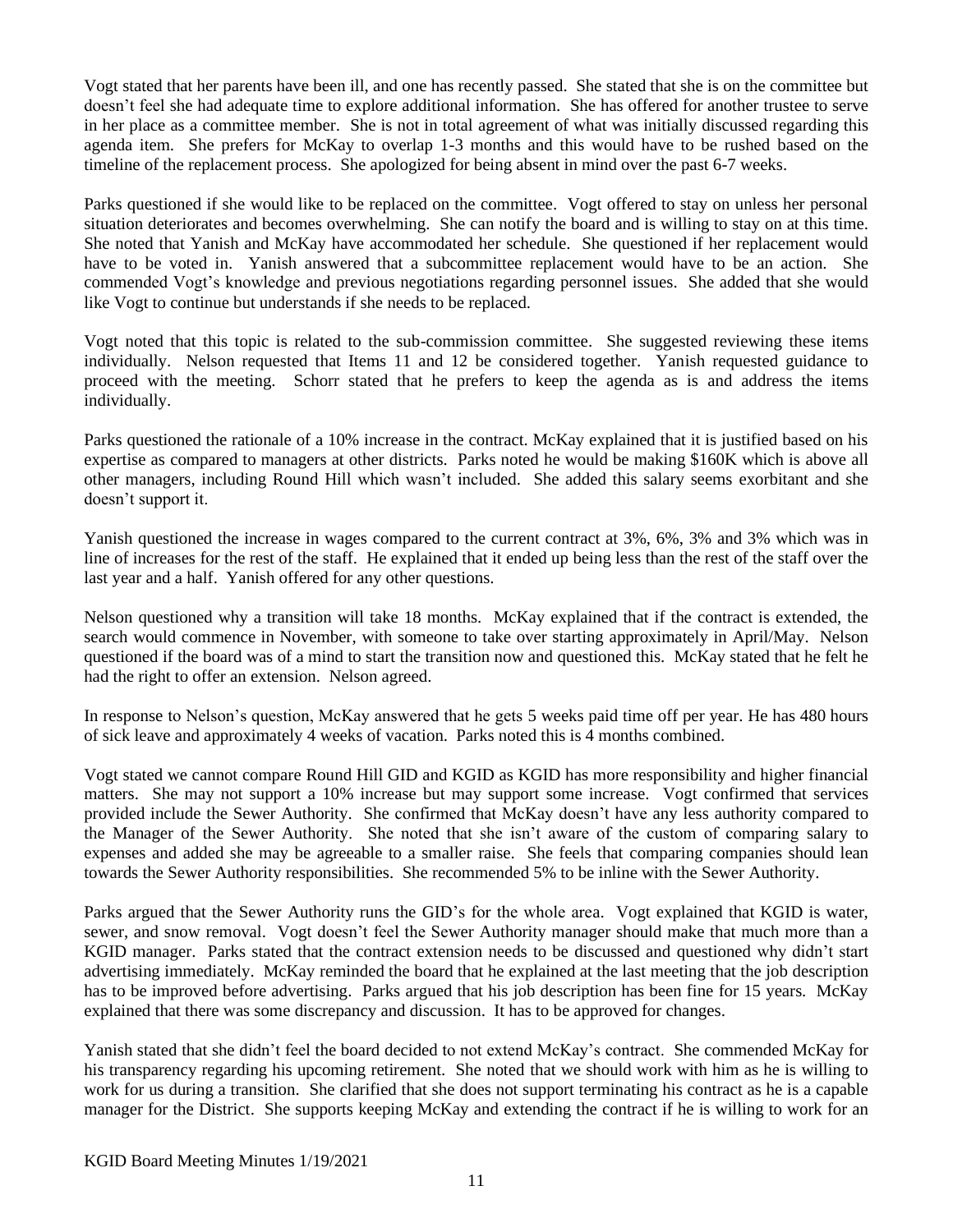additional year. She noted the audit of similar jobs and pay rates, and the prior pay raise schedule. She agreed to an increase based on prior amounts and cost of living. She offered for any other comments.

Nelson stated that she made clear reasons of why she doesn't feel McKay should be provided an extension. She noted 12 or 13 points of why she felt he wasn't fully functioning as a General Manager should function. She noted that the time to make a break is now. She referred to the prior minutes where the board directed the committee to start looking at the transition, by having a meeting in early January to update the job description and start commencing a succession plan.

Yanish explained that they looked at the time frames and fact-finding regarding McKay's intentions to report to the board for discussion. She argued that McKay is competent, has done a good job and is needed during a transition. She noted the expiration of June and the timing would be detrimental to the district.

Nelson noted that the succession committee commenced in October or November and the committee isn't moving along quick enough. Yanish commented that the committee wasn't given a deadline for recruitment. Conversations with McKay originally indicated retirement in December 2022, which has now been reduced. She noted it is up to the board to make changes. He is continuing to work which is good for the district and demonstrates good intentions. She suggested using the revised end date to determine recruitment, job description revision, training and determining a time frame that way.

Vogt would like to see someone hired by June with a 1-3 months overlap time for McKay. She confirmed that five months is adequate time to find someone, adding that she is not particularly familiar with the process. She noted the difficult decision regarding an adequate training period versus paying two managers. She reiterated her proposed schedule. Nelson agreed with her comments.

McKay suggested moving the advertising February 1, to close March 1. Parks questioned posting as soon as tomorrow.

Yanish noted that McKay brought it to the board's attention that he intended to retire and questioned if he hadn't, would his contract be considered for extension. Yanish questioned how many contracts he has had through the years and McKay estimated four contract renewals, as the original was in 2008 for 3 years. Yanish noted that the concept of the timeframe and Vogt's concerns of overlap of paying two managers simultaneously for too long. She noted Nelson's dissatisfaction of McKay's performance. Yanish noted that she would like work with McKay's timeframe which she feels would be too much time for advertising. Yanish noted Parks request to advertise tomorrow, which Yanish wasn't sure is feasible. She offered for Schorr's comments. Yanish offered for any comments regarding her interpretations of trustee's concerns.

Schorr stated that he feels employees at KGID have good attributes and areas with poor performance. He believes there should be an effort to maintain an employee under good terms. He would like an extension of contract with McKay, noting the trustee's concerns. He suggested a one-year calendar year extension and noted McKay's extension request is to provide for succession planning. Regarding wages, Schorr stated it's myopic to say he's underpaid without including health insurance, paid time off, paid retirement and vehicle benefits. There are more than wages to be compared. He reiterated his recommendation for an extension to the end of this year with a moderate increase in the form of a bonus contingent on hiring a new General Manager. He would like the contract to include the succession timing, including advertising and interviews. He felt this is a compromise of the trustee's preferences.

McKay stated that he would like to withdraw his request to extend his contract.

Yanish questioned if a six-month extension would work within his time frames. She confirmed his departure would be on June 30, 2020.

Parks explained that she doesn't want McKay to leave tomorrow and she wanted the process to commence. She added that Garden is capable of training the new manager just as Runtzel trained McKay when he was hired. She acknowledged his knowledge and years of service. Parks added that the staff and crew are trained well, and she isn't concerned with passing down knowledge.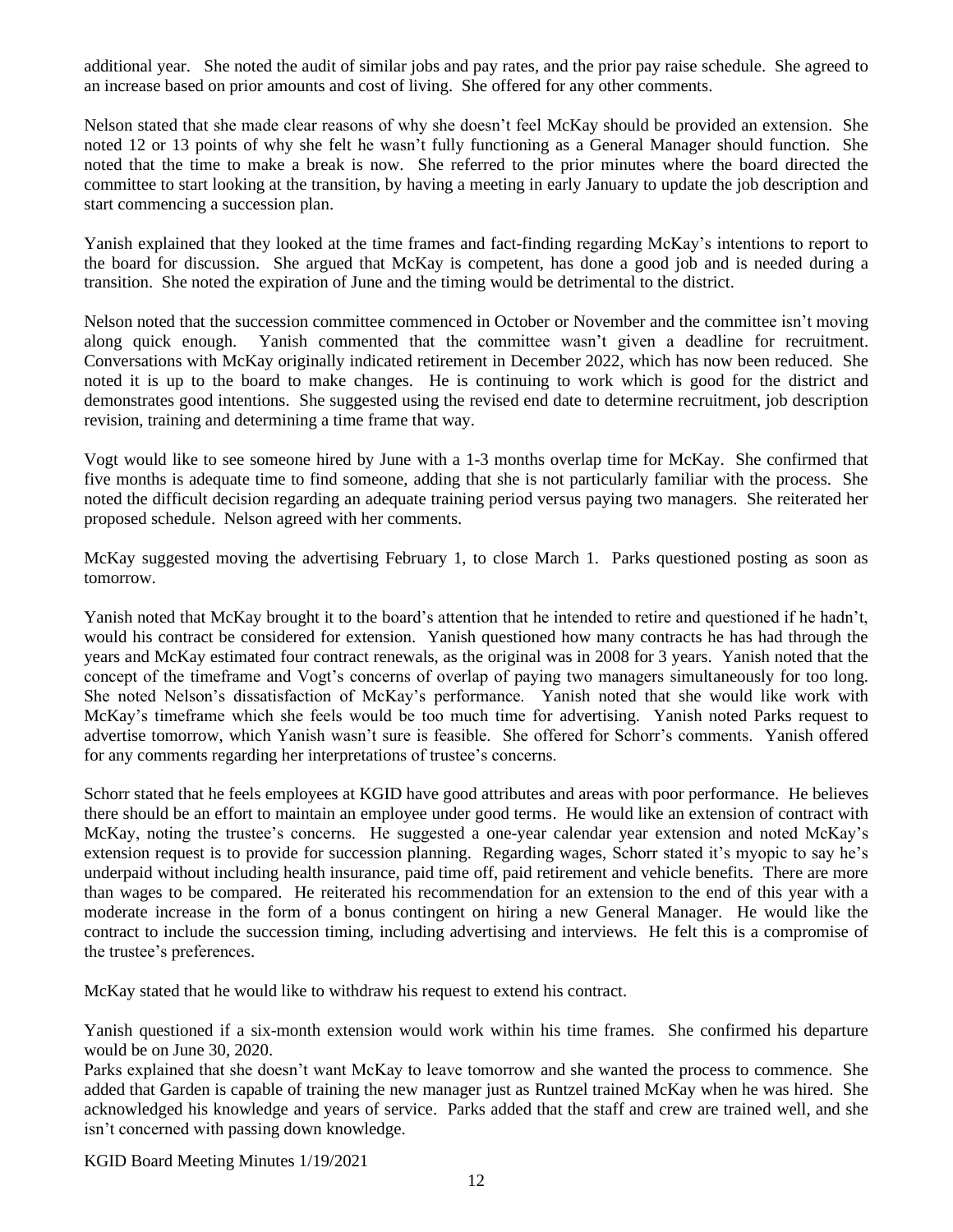McKay confirmed he is withdrawing his request. He stated that he would post the position as soon as possible with closing March 1 with selection of the interview committee to be determined at the February meeting. He will move calendar items up one month to hopefully bring in a new manager on June 1, 2020.

Yanish apologized and stated that they are losing a big asset to the district which is not in their best interest. She speculated that maybe McKay is withdrawing his request as he feels he doesn't have board support and McKay concurred. McKay thanked her for the comments. She stated that we are losing a huge asset and a huge opportunity to stabilize the district and have a succession plan established. She noted the upcoming deadline.

Noting McKay's withdrawal of the request, she confirmed there will be no action taken on Item 11.

Hancock requested public comment and Zumpft recommended public comment be taken. Nelson requested for those who wish to make public comment to identify themselves so that they may be called on individually. Marilynn Spencer also stated she would like to make public comment. There were no others.

Nelson offered for Hancock to speak for three minutes.

Hancock thanked McKay for withdrawing his suggestion to extend his contract. He stated to Yanish that by extending the contract, the district will not be in any better position. He noted the board has had five years to approach this situation. He requested the board review this item over a year ago and they chose not to. He feels McKay is wise for withdrawing his request for extension. He questioned how the Nevada Commission of Ethics would respond to this board's questionable behavior by signing a contract that was modified by McKay with 47 changes: 24 additions and 23 deletions. The contract that was approved by this board was signed by a previous Chair. Instead of disciplining him at the meeting on October 15, 2019, they basically rewarded McKay by increasing his wage and vacation to 5 weeks. The members of the board that continually sing McKay's praises, and total disregard of numerous infractions that he has committed. He thanked Yanish for her time and she thanked him for his comments.

Marilynn Spencer agreed with Sandy Parks' comment that the advertising should commence as soon as possible as the board has had time to consider this. McKay's retirement has been known. She added that housing is limited which may be a consideration for a candidate. The board needs ample time to advertise, interview and train a replacement. Patty Paige wanted to speak but didn't unmute in time. She thanked Yanish for her time and Yanish thanked her for her comments.

Yanish offered for Paige to speak. She provided additional time and offered for any other public comments with extended time.

Pat Miller stated to McKay that he is doing the right thing. Yanish thanked her for her comments and provided additional time for any other comments.

Parks questioned the platform outreach for job advertising. McKay explained there will be ads in the local paper, Reno, Indeed, APWA, and AWA, and National Rural Water. She questioned if there is local NV or CA targets. McKay explained that these are national and are reviewed locally. Parks questioned if they could target the west coast and McKay explained it is difficult.

Patti Page stated she concurred with Hancock, Spencer and Miller and she agrees with advertising soon to find a replacement. She stated that McKay is doing the right thing as there are very many angry rate payers and it's time to make a change. She thanked the board and Yanish thanked her for her comments.

Yanish offered for any other comments.

Hancock reiterated that he is willing to help this board interview and select a new manager. He stated he has number experience in hiring and firing people as he was a Vice President of Parsons International and ran a billion-dollar project. He added that Dave Braddick also offered to assist the board and he was owner, creator,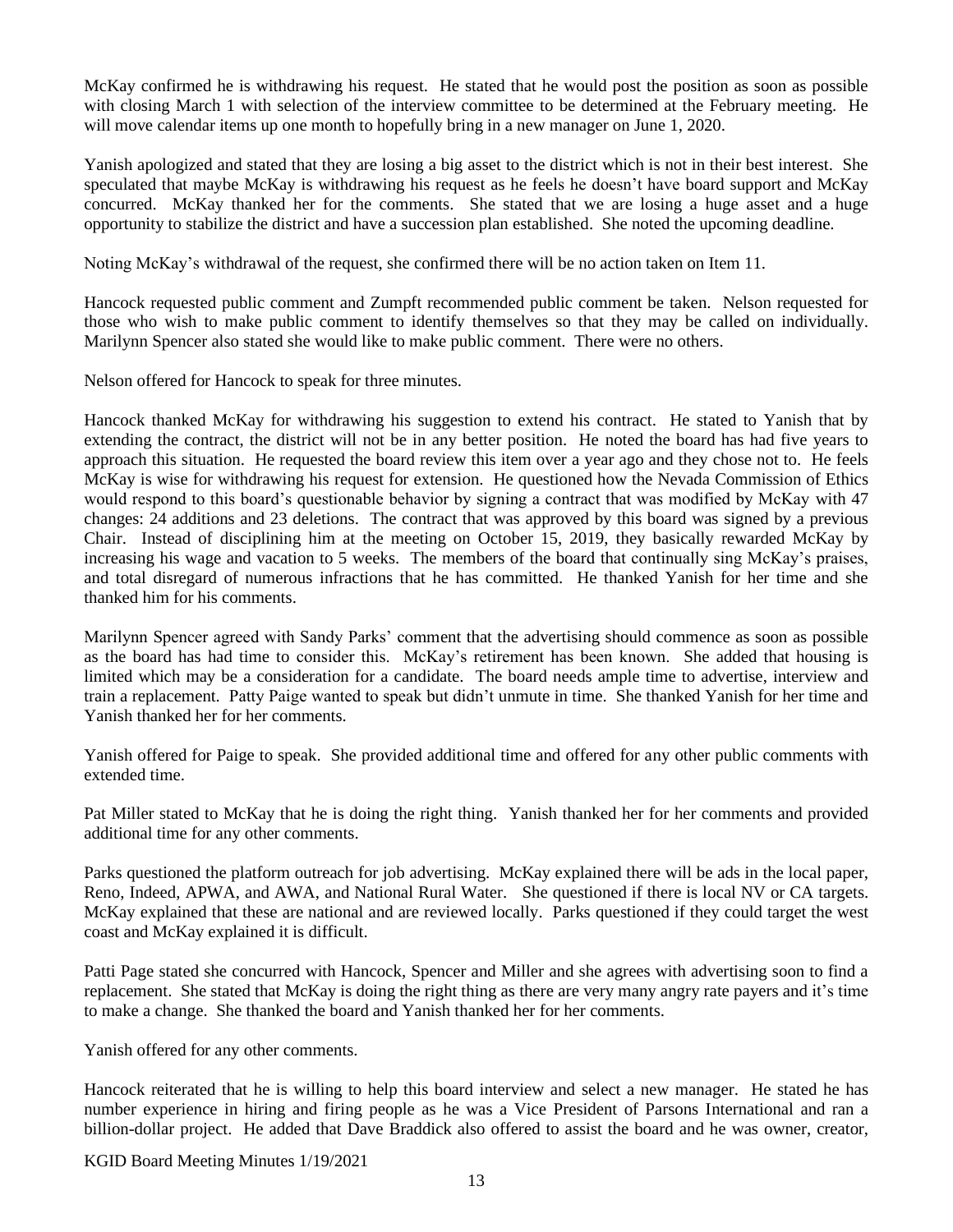CEO and Chairman of Broadoak Energy which he sold for \$1 Billion five years ago, adding that he also has experience. Hancock stated they are not intimidated by a General Manager and offered to help this board twice which has been provided in writing. He stated the board has refused to accept their offer and he would like it provided to the public. He stated that they can have someone on board by June 1, which would provide ample 30 days transition period. He doesn't feel it will be a difficult process to replace McKay. Yanish thanked Hancock and offered for board comments or public comment.

Nelson commented that she would often respond on behalf of the board last year and she noted she replied to Hancock with possibility. She noted the board doesn't have extensive hiring experience and suggested utilizing outside expertise in addition to Garden and McKay's recommendations. Hancock agreed.

Parks questioned the status of the succession committee.

Yanish offered last call on any other comments before transitioning to the next item; there were none. She thanked Zumpft for his advisement regarding public comment.

## **DISCUSSION ON KGID SUCCESSION PLAN WITH SUCCESSION PLAN SUBCOMMITTEE INCLUDING (A). APPROVAL OF REVISED GENERAL MANAGER JOB DESCRIPTION; (B). POSSIBLE WAGE RANGE OF A NEW GENERAL MANAGER, AND (C). POSSIBLE REPLACEMENT OF ONE MEMBER OF THIS COMMITTEE** – McKay reported in writing: *Darya, Natalie and I met to discuss the above action items. The wage range must be determined by the Board. I have included a wage comparison of the neighboring GIDs for your reference. I would suggest a starting wage range of between \$120,000 and \$140,000 depending on experience.*

Yanish offered for discussion regarding the committee members and possible replacements. Nelson questioned if three members on the committee would violate open meeting laws. Yanish deferred to Zumpft. Zumpft stated that the sub-committee is not subject to the Open Meeting Law and members are fungible and can be replaced as long as they never exceed two. McKay cautioned that the member leaving may not discuss topics with the new member, which would result in a quorum. Zumpft agreed.

Parks requested clarification since minutes are provided. Yanish explained that the committee is fact finding, no decisions are made and there isn't a quorum with two members. They report back to the board as a subcommittee. Parks restated the question. Yanish provided an example of three separate conversations violating Open Meeting Law or particularly Vogt contacting her replacement with intent. She advised that all discussion should be held during the public meeting.

Parks questioned if the interviews for the General Manager would be held in open meetings. Yanish explained that the interview committee could be tasked to review applications and report back to the board. The final interviews for finalists would be conducted in an open meeting.

McKay confirmed the interviews would be conducted in an open meeting. He explained that the committee will be made up of trustees only for the finalist as confidential personal information will be provided for review. The initial selection of the finalist would have to be made up of two board members, along with McKay and any other employees of KGID. If the employee attends a meeting for an interview, their information will be public which will need to be considered on behalf of the applicants.

Parks suggested as many board members are involved as possible due to the importance of this issue.

Zumpft indicated that he will research an OML issue and report back to the board. If the sub-committee makes recommendations, then the sub-committee has to schedule open meetings. Yanish stated that she sat on a committee for Douglas County and noted fact-finding is ok. She deferred to Zumpft for his expertise. He will report back regarding the committee making recommendations.

In response to Page's request for comment, Yanish advised that she open public comment shortly.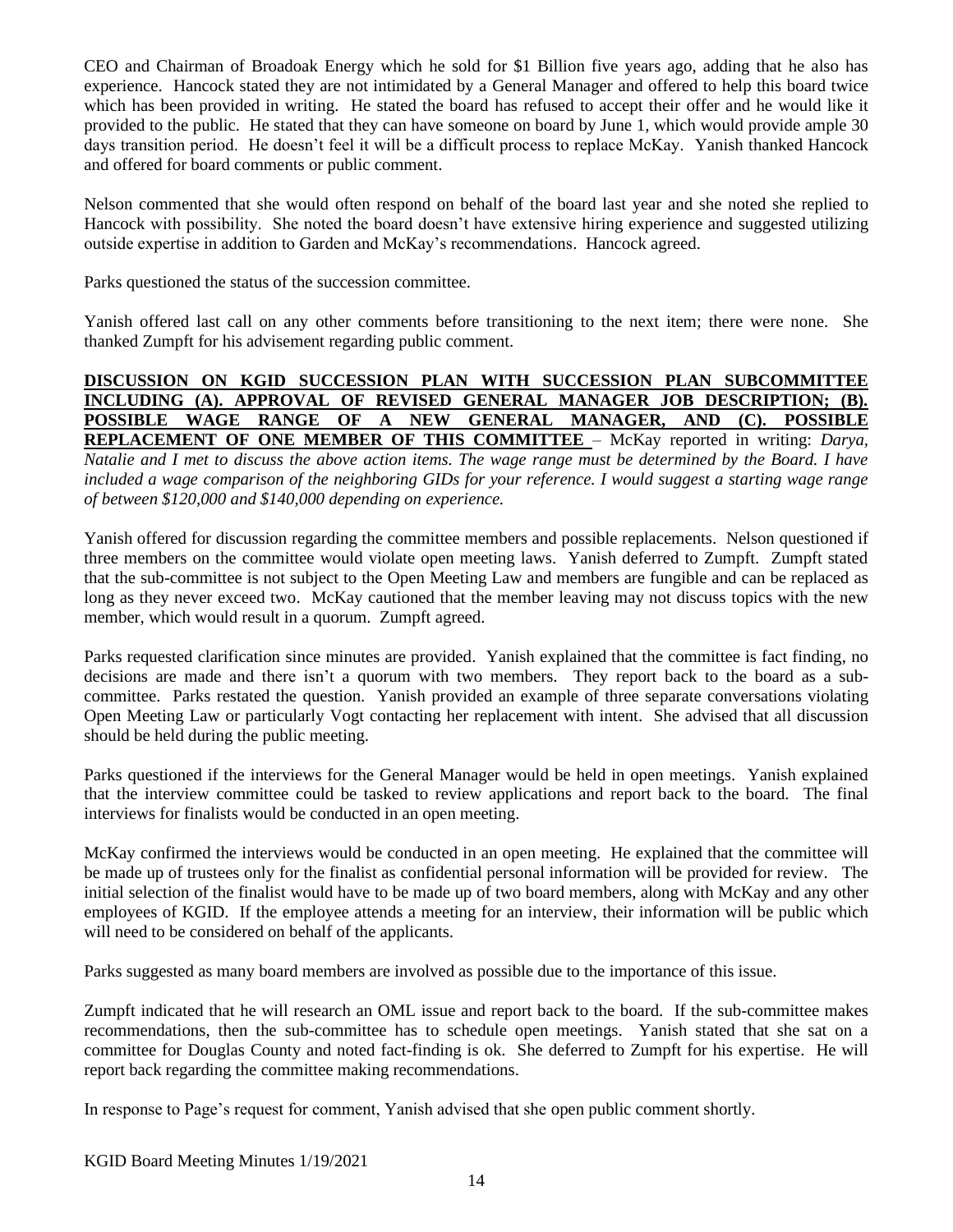Yanish requested confirmation regarding Vogt's interest to continue on the sub-committee given the new timeline. McKay advised that there will be one or two more meetings as the interview selection committee will take over. He offered for her to stay on for now. Vogt questioned if she could have a substitute later, if needed. Yanish cautioned that a substitute may not be permitted and offered to work around her schedule. She added that anyone could resign from a sub-committee.

Nelson questioned if the board could be involved by noticing the meetings. McKay stated this may need to be reviewed by Zumpft and PoolPac. He advised that the board be prepared for various meetings and times based on candidate's availability. He added the confidential information to be possibly presented would determine if there would be an open meeting.

Yanish stated that her experience is the finalists are in vetted the public forum with redaction of information. She is fine having the entire board present adding there would be added work for the staff to notice the meetings and be present.

Nelson suggested it would be easier if the entire board were involved if someone cannot attend. Yanish questioned if more information is needed from PoolPac and requested guidelines for the Open Meeting Law. McKay offered to request information from Stacy and forward the information to the board and Zumpft. He speculated she will have the information they need as they provided services for GID's in the past. Yanish clarified this information will be agendized.

Vogt offered to do her best to stay on the committee. Yanish and McKay thanked her for her time and valuable assistance.

Yanish noted there will be no action on Item C.

Yanish noted that the General Manager job description was provided. The wage rage advertising needs to be determined, based on job experience. McKay stated he needs both items in order to advertise properly. He suggested a wage range to be included depending on qualifications, which provides flexibility upon selection. He feels the job description provided is accurate. Tasks for previous Business Manager have been split between Brewer, Garden and Manager's position. He offered for questions.

Schorr questioned licensing requirements or other water credentials. McKay stated this will depend on qualifications, water treatment, water distribution and wastewater certifications depending on degrees and licenses. He noted the wage range would cover this. Schorr confirmed it will be listed on the job descriptions. McKay explained that Garden holds the necessary credentials and if he leaves, they would be required by another person or there would be a compliance issue. Nelson suggested these items be included as recommendations and McKay agreed. He suggested Grade III Treatment Distribution and Grade I or II Sewer Wastewater Collections.

Nelson questioned the requirements on Page 3 of the job description "to gain cooperation through discussion and persuasion" which she feels is unusual. She offered for Zumpft to suggest alternate wording. McKay offered to remove the statement. She also noted other job requirements which she suggested should include going to job sites. McKay agreed.

Amy confirmed for the minutes that Garden holds necessary licenses under his current position and a new Manager would not be required to hold those licenses. McKay concurred and added that the additional licenses would be preferred.

Parks confirmed that the board has discretion to approve the job description or contract for the new manager. McKay explained that the board will enter into negotiations with the finalists. Once an offer of employment is made, the starting salary will be determined. If an agreement is not made, the next applicant will have to be considered until a manager is secured. He suggested the annual salary be a range of \$130K-\$160K and hopefully an agreement will be reached in the middle.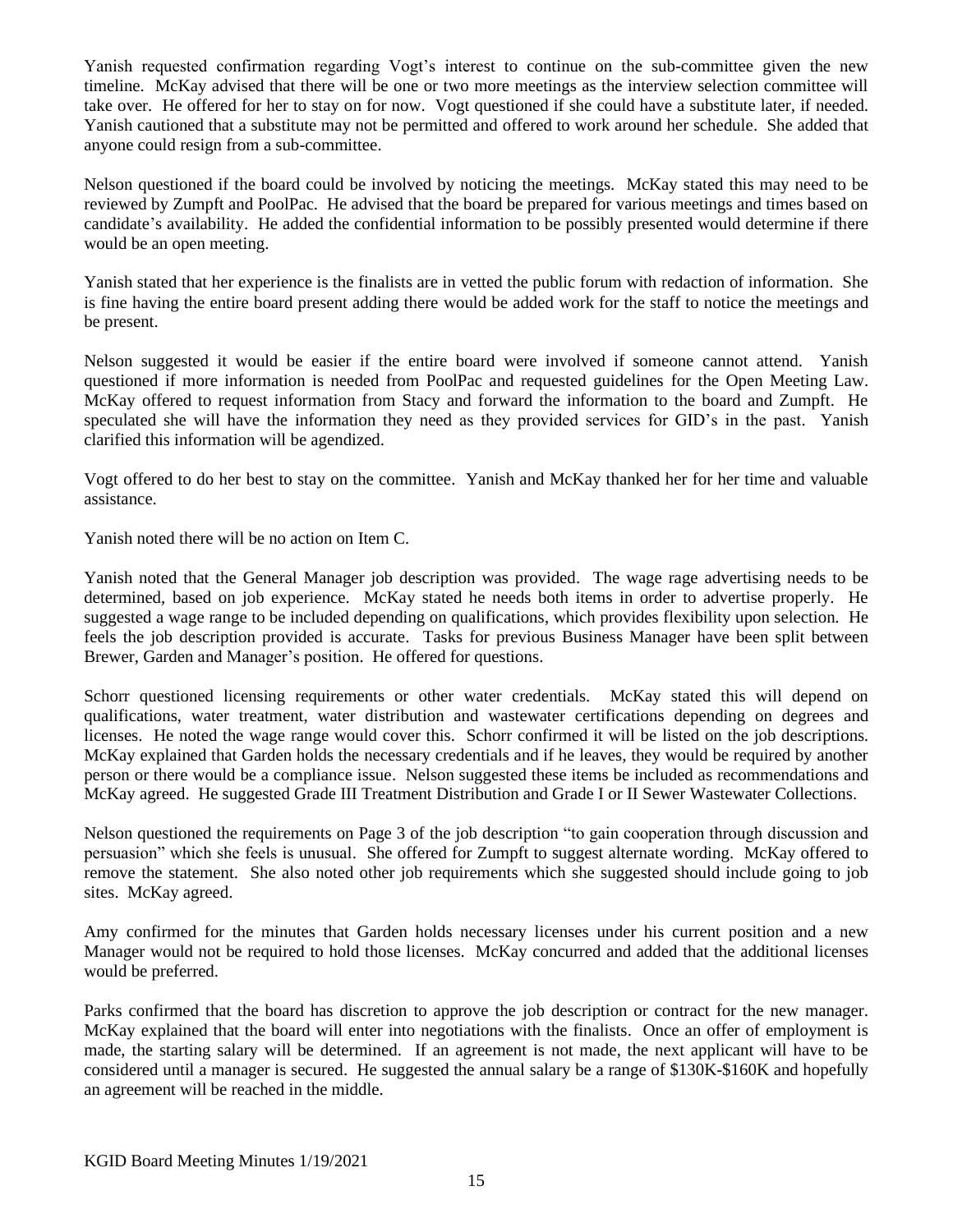Parks clarified that she may want the General Manager's job description to be modified. McKay confirmed the new GM will be able to make these recommendations and there is a list of duties required which may be negotiated.

He stated the board can approve the job description with the noted changes. He suggested the board consider a salary range based on his report of nearby GID wages. Yanish suggested making an appealing wage that is not too broad. Nelson suggested \$125K-\$150K and Vogt agreed.

Yanish questioned if this range is reasonable. McKay suggested \$125K-\$160K and noted the board has the final decision of the actual offer. The application process includes expected wage salary. Nelson appreciated the input and agreed. Vogt agreed, noting the perfect candidate may require the higher range. Yanish offered for any other comments on the wage range.

Yanish noted there are two items with consensus and offered for a recommended action. Nelson made a motion to approve the General Manager's Job Description, with changes noted. Vogt seconded.

Yanish offered for further discussion by Trustees. She offered for public comment and welcomed Page.

Page questioned why a subcommittee is needed for fact finding and suggested special meetings, if necessary. She stated this would speed up the process. She noted the need of personnel confidentiality which can be directed by Zumpft. She restated that she doesn't feel a sub-committee is needed someone could be in line within a month or two. Yanish thanked her for the comments and offered for any other public comment. Page corrected that she felt this is a question. Yanish appreciated her comments and replied that she doesn't know if they have an answer, but her comments are noted in the record.

Hancock stated that there is no new timeline as the board knew McKay's contract would be expiring for over five years. He also advised the board in January 2020 that they should proceed with seeking a replacement. He noted that if Vogt has concerns about her abilities to serve on this committee, she should resign now and she should be replaced. He empathized with her situation. He noted that timing is of the essence and again volunteered his time to serve on this committee. He indicated Sandi Braddick has also informed him of her offer to help serve on this committee, noting she was a CFO of a corporation in Texas. He noted there are ample people with long resumes available to assist. He reiterated that if Vogt feels she cannot serve, she should resign now, and the board should nominate someone else. Yanish thanked him for his comments.

Yanish offered for any other public comments and provided additional time for anyone to unmute.

**M-1/19/2021-5** - Motion by Nelson, seconded by Vogt, and unanimously passed to approve the General Manager's job description with the changes noted including physical requirements, removing the line about persuasion and recommended licenses.

Yanish questioned if there is a motion on a possible wage range. Nelson questioned what the succession plan committee will accomplish in the time frame before the interview selection committee. Yanish explained they were querying the timing of McKay's departure and his suggestions on overlap and recruitment of a new General Manager, as directed by the board. Now that there is a new timeframe, she feels it would be good for the committee to review today's meeting and timeframe to solidify dates. Nelson questioned if the job description will be finalized for the posting. Yanish confirmed she is referring to the advertisement and not the job description previously approved. She deferred to McKay and Zumpft for requirement of the board to approve the advertisement. McKay explained that a brief job description is advertised, and a full description is available upon request.

Nelson confirmed that his suggested verbiage will be utilized, and McKay offered to elaborate if needed. He noted most applications will be received online and they can request a copy of the job description which reduces publishing costs. Yanish suggested including the job description on the KGID website and McKay agreed.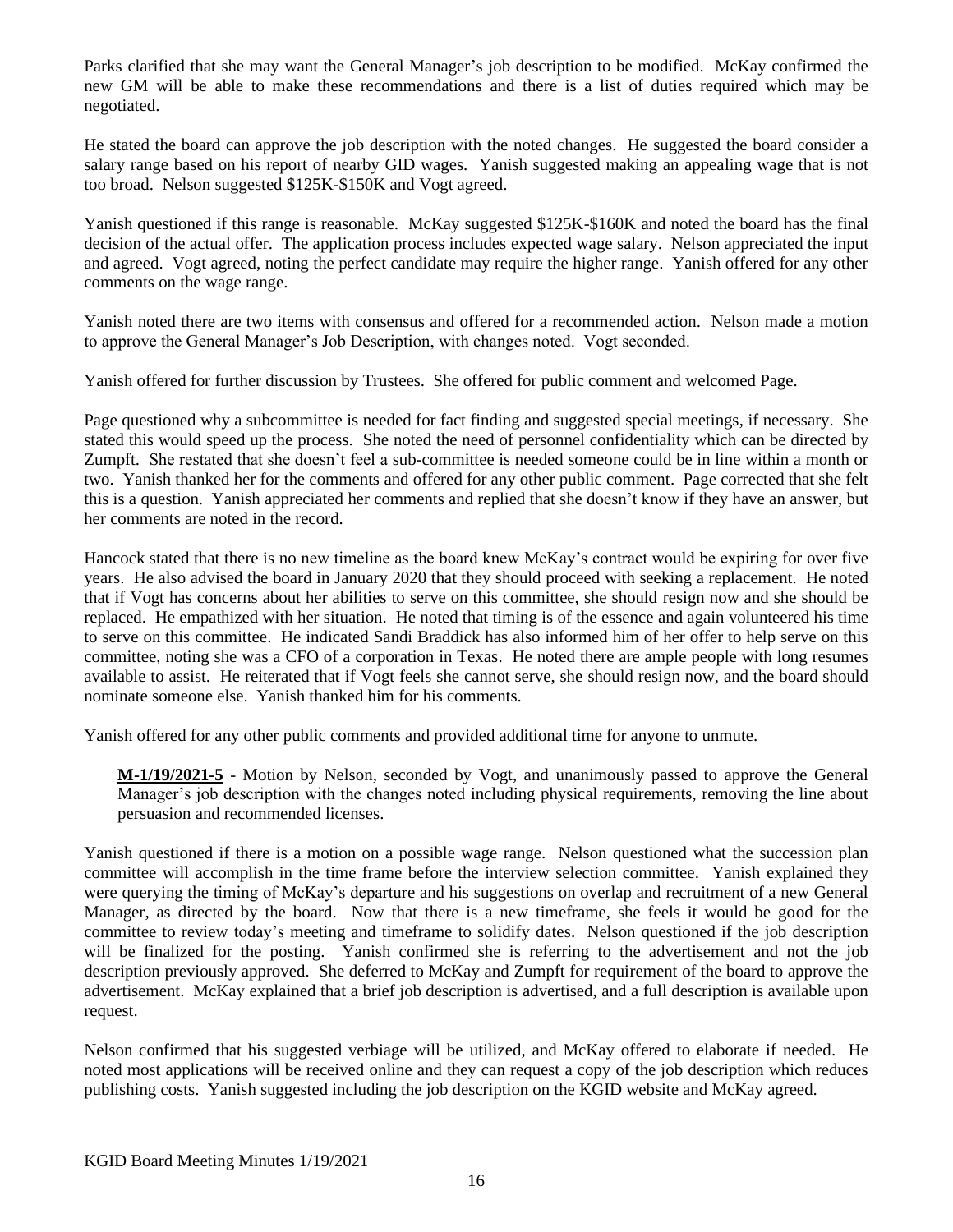Yanish noted for the interview committee that many applications will be received, resulting in extra work for the committee to review. She noted that public meetings may be unlikely for each candidate due to personal information and direction will be needed from counsel and McKay. She stated that the board tasked the subcommittee to discuss the timeframes to report back. This will be included with Zumpft and McKay's findings regarding public meetings. She questioned if that is the board's request.

Nelson suggested that the sub-committee can terminate after the advertisement is placed on February 15, 2021. The interview committee can be selected at that time and she anticipated applications to be received beginning March 1, 2021. She suggested a Special Meeting, if necessary. McKay added that the February 16, 2021 meeting will include selection of the interview committee. Applications will be forwarded to the committee. He will have more information at this time. Nelson questioned if the general applicant information can be discussed referring to applicant A or B. McKay stated that the application information may still be made available.

Yanish speculated that the board and staff will be fielding calls regarding this position. McKay stated that previous job postings result in a range of applications, many unqualified. Some have to establish job search efforts.

Yanish stated that the timeframe, interview committee, interview questions and rubric should be established prior to posting the job advertisement. McKay stated the application advertisement will include notice of interview questions from the public.

Yanish requested clarification of the wage range. Nelson made a motion. There was no further trustee discussion.

Yanish offered for public comment and she provided additional time to respond. There were none.

**M-1/19/2021-6** - Motion by Nelson, seconded by Vogt, and unanimously passed to approve the wage range offering for a General Manager of \$125K - \$160K.

**OTHER REPORTS** – There were no other reports.

**PUBLIC COMMENT** – Hancock thanked Nelson for the great job as Chairman. He admitted he was antagonistic at times and commended her handling. He added that he hopes Yanish does a great job as well. Yanish thanked him for his comments and participation.

Nelson noted that she has not signed any minutes and questioned if that is a requirement. McKay stated it is a requirement and offered to get that done. It was determined that the minutes were not signed by Nelson or Parks all year. He suggested they get signed when checks are signed.

Parks confirmed with McKay that the advertisement will go out next week. Yanish offered for any other public comment or comment from the Trustees.

Yanish stated that it was unfortunate that a better conclusion couldn't be reached regarding McKay's contract. She feels he has been an asset to the district for many years and she noted he wants a smooth transition even though he feels the board is not in support of him. She stated that is admirable and added that he is appreciated. McKay thanked her for the comments. She stated that it is unfortunate that it turned contentious and resulted in the timeframe.

There was no other public comment.

## **ADJOURNMENT**

**M-1/19/2021-8 -** Motion by Parks, seconded by Nelson, and unanimously passed to adjourn the meeting at 7:39 p.m.